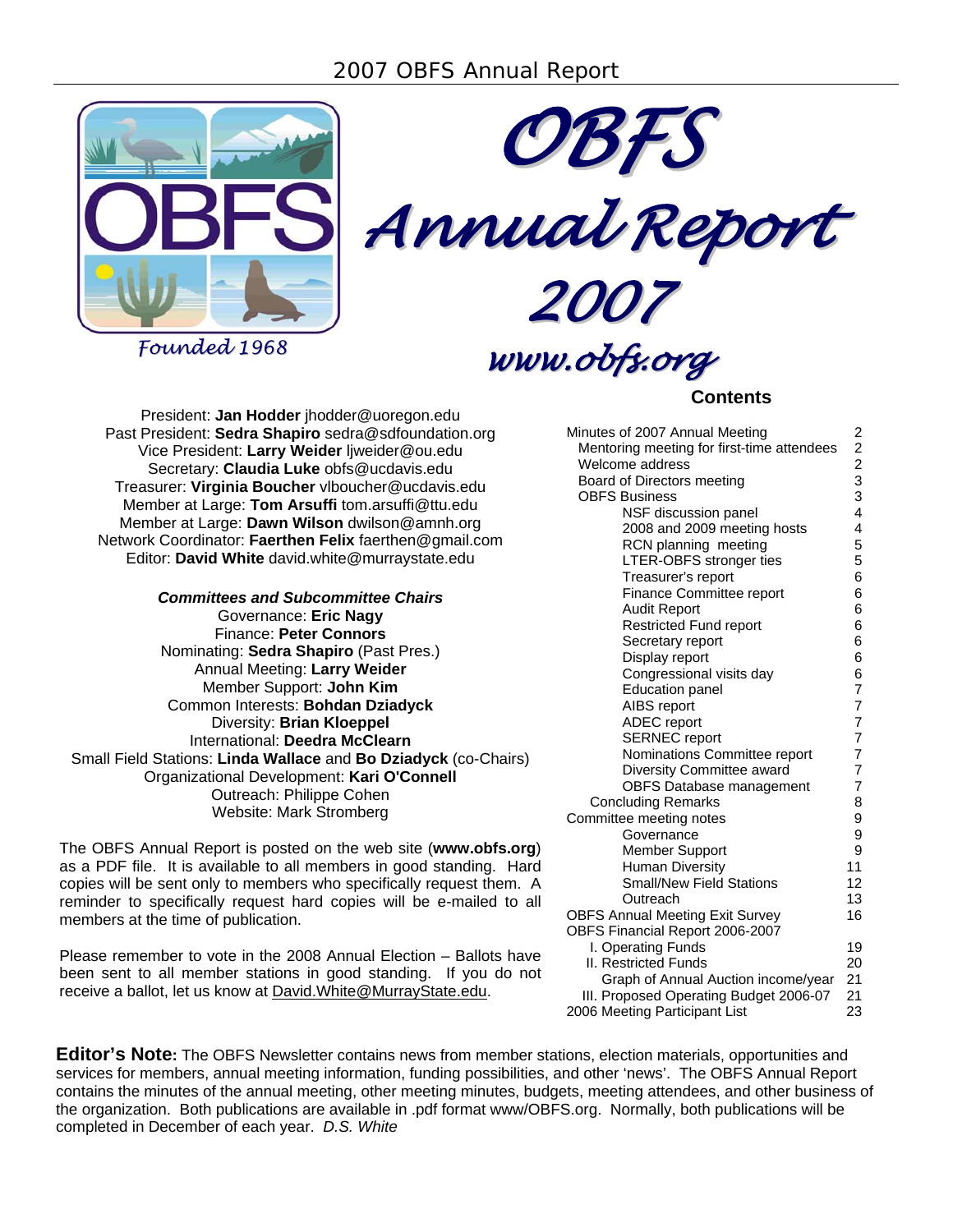# **Organization of Biological Field Stations Minutes of the November 13-16, 2007 Annual Meeting, Llano River Field Station, Texas Tech University**

Submitted on behalf of the Organization by *Eric Nagy and Dawn Wilson, Acting co-Secretaries.* Secretary Claudia Luke was not in attendance due to illness.

*The OBFS met at Llano River Field Station, Texas Tech University September 13-16 2007. Attendance is recorded below.* 

# **THURSDAY, SEPTEMBER 13, 7:30 PM- 8:00 PM**

### **Mentoring Meeting for First-Time Station Attendees**  *– Jan Hodder and Tom Arsuffi*

In a special pre-meeting gathering, host Tom Arsuffi welcomed first time meeting attendees and stressed the important of new and fresh ideas by new OBFS members. Vice President Larry Weider introduced Executive Board members. New members / first time meeting attendees introduced themselves: Cristina Velez (Cuatro Cienegas), Daniel McGlinn (Tall Grass Prairie Preserve), Artur Weis (Kaffler Scientific Reserve), Jan Mock (J.H. Barrow Field Station), Keith Fisher (TNC Disney Wilderness Preserve), Sarah Oktay (Nantucket Field Station), Bill Dodge (Mountain Studies Institute of Colorado), Karie Slavik (Univ. Michigan Biological Station), Selma Glassock (Rob and Bessie Welder Wildlife Foundation), Vince Voegeli (Bozeman Ecological Research Center). Three representatives from the NSF attended the Annual Meeting and attended this session. They introduced themselves: David Campbell (NSF Directorate for Education and Human Resources, Program Director), Peter McCartney (NSF FSML Program Director), Judy Skog (NSF Deputy Division Director, Division of Biological Infrastructure)

# **THURSDAY, SEPTEMBER 13, 8:00 PM-9:00 PM,**

**Annual Meeting Welcome Address** *– Jan Hodder (OBFS President) and Tom Arsuffi (Meeting Host***)** 

CALL TO ORDER 8:00 pm



OBFS President Jan Hodder called the meeting to order with the Tom Callahan Memorial Big-Assed Gavel, and with the backdrop of several lovely and moving photos, dedicated the meeting to the memory of a great friend of OBFS who passed away this year, Gerald Selzer. A full dedication and unveiling of the Gerald Selzer Memorial Gong are to be conducted at the start of the Reserve Fund Auction. The dedication on the gong reads "Gerald Selzer (1943-2007) Outstanding Service and Commitment to the Organization of Biological Field Stations (OBFS), the National Science Foundation (NSF) and the Scientific Community. *"I have been asked to do many things that I am eminently unqualified to do*" GS. Not surprisingly, he excelled at them all."

Jan gave a brief summary of the "state of the organization" and showed a graph of past and current membership in the organization, noting that of the "x" station members this year, "y" are new members to OBFS (values for "x" and "y" can be gleaned from Jan's PowerPoint presentation, which along with all the other presentation files is achieved under "annual meetings" at OBFS.org). Membership has declined slightly. Jan noted the offices up for election this year and review significant changes in OBFS in the past year. A brief summary of what OBFS "is all about" was presented, followed by a "thank you" to representatives of NSF, LTER and ESA for attending the meeting. And of course no meeting could be properly initiated without the reading and group reaffirmation of the *Four Maxims of Tom Callahan's School for Interpersonal Sensitivity and Political Correctness* 

- *1) Treat everyone decently.*
- *2) Laugh at yourself.*
- *3) Know that everyone makes mistakes, so Get Over It!*
- *4) Don't call the authorities unless there is either* 
	- *fire or blood.*

Members of the Executive Board were introduced: Vice President Larry Weider, Treasurer Virginia Boucher, Network Coordinator Faerthen Felix, Editor David White, and Members-at-Large Dawn Wilson and Tom Arsuffi. Past-President Sedra Shapiro and Secretary Claudia Luke were not in attendance. Membership issues were discussed briefly stressing that a significant number of members are behind on dues payments. A list with payment status was circulated. Committees were defined and chairs introduced. Membership was invited to the Board of Directors' meeting following this welcome session, and then again following the close of the meeting on Sunday. VP Larry Weider reminded all attendees to complete a meeting evaluation before departing. Bob Hickerson (Llano River's Chief Operation Officer) from the host station welcomed us and thanked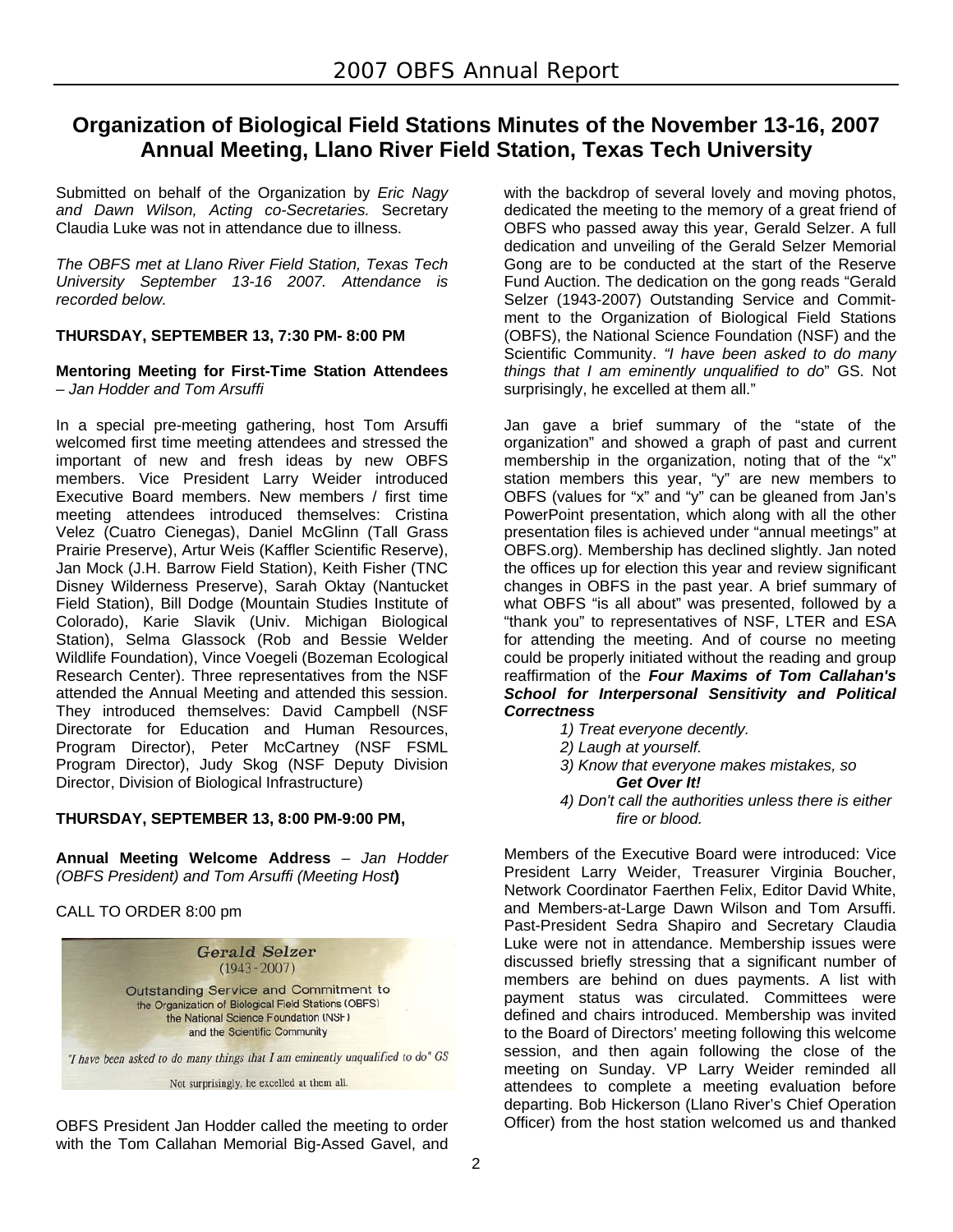us for the cooler and wetter weather conditions. He then gave an introduction to Llano River Field Station.

In the 1940's Kimble County residents gave the land to the state of Texas, earmarking it for the establishment of an institution of higher education. Texas A&M University opened an Adjunct campus in Junction in 1951. During this time, the famous football coach, Bear Bryant, put Junction on the map, by bringing the Aggie football team to train for summer camp. After operating as a college preparatory facility and later, sporadically as a research center, the campus was assigned by the legislature to Texas Tech University in 1971.it was given to Texas Tech. and used for spring and summer classes. It has since expanded its mission (hugely under the guidance of Tom Arsuffi) and now hosts a diverse area of programs including a notable K-12 program. Tom Arsuffi then introduced Grant Hall (Director TTU at Junction) welcomed OBFS. Kaycie Sullivan (Llano River Outdoor School Supervisor) summarized the highly successful K-12 program at the station. Some discussion and questions about teaching methods, state testing etc. followed. Sullivan expressed desire to share and expand the effort started here – some interest in cooperating. Overview of Llano River Field Station by host and Field Research Station Director Tom Arsuffi was rescheduled to a later time in the meeting.

# **THURSDAY, SEPTEMBER 13, 9:15 PM**

# **Board of Directors Meeting Open to All Members**

Attending members of the Board of Directors were Jan Hodder (Chair), Larry Weider, Virginia (Shorty) Boucher, Tom Arsuffi, Dawn Wilson, Faerthen Felix, Eric Nagy (recording), John Kim, Bohdan Dziadyck, Kari O'Connell, Philippe Cohen. Board members not in attendance were Sedra Shapiro, Claudia Luke, and David White. Also in attendance were Brian Kloeppel, Art McKee and other Annual Meeting attendees [attendance was not recorded].

# *Agenda:*

- Governance
- OBFS tax-exempt status
- Appointment of Nominating Committee
- Strategic Planning

CALL TO ORDER by President Jan Hodder.

Discussion of need to get new Bylaws in place. Non profit application has submitted. May need to address issues if IRS comes back with questions (will know in 60 days). Need Bylaws voted on by members. Also must remind Station members to comment of Bylaws draft before fall vote. Jan Hodder and Eric Nagy (Chair, Governance Committee), Art McKee and others will review recent comments on Friday at 4:30 pm. New

Bylaws will not include a "Constitution" but will include Articles of Incorporation. Articles will not be posted on web with Bylaws. General discussion about the new web site organization going on. Site to be come a primary archive and "file cabinet" for Organization material. General discussion of Bylaws: agreement with all of lawyer's suggestions, add network coordinator as an office elected by board, clarifying who is on Executive Committee and who is on Board. Faerthen Felix proposed getting a PayPal account to allow members to pay dues on line with credit cards. Much enthusiastic support for idea. John Kim will assist.

ADJOURN Board of Director's meeting 10:00 pm.

# **FRIDAY SEPTEMBER 14, 8:15 AM – 12:00 PM**

### **OBFS Business – Member Station Introductions and Announcement of Committee Meeting Agendas**

Jan Hodder asked all meeting attendees who were new to an OBFS meeting to stand. Introductions of all attendees.

Jan Hodder - Explanation of our non-profit status and new Bylaws. Copies are available for those that would like to see them (if you did not read it when sent via email). Explanation of structure of Board of Directors elected officers versus those appointed by the board. This year we are looking for a secretary. Claudia has done a great job and will mentor her replacement. Presently the Board has 13 members. Need to ratify the bylaws. Will take all comments today and via email. We will then consult with lawyer and make sure all comments are OK. Then members will vote in December to accept Bylaws.

### *Other business*

Peter Connors - Auction, Call for Performance Art. Shorty asked "why are we collecting auction money at the auction". Peter explained about restricted funds.

Philippe Cohen – plea to help him with top 10 quotes.

Mark Stromberg and Bill Michner - research coordination network proposal. Last RCN was viewed favorably. Next go around – new embedded network sensoring approaches at various sites. How to accomplish? Breaking up into major ecosystem types: e.g., stream, desert grassland …. components. Cyber infrastructure component. Difficulty in handling data streams. Need to bring in people to handle sensor streams. The RCN would also provide training. Linda asked "how is it related to NEON?" Bill not sure. Hopes for a close relationship but does not know.

Mark Stromberg – Bringing attention to national phenology network. Poster and website. Presented a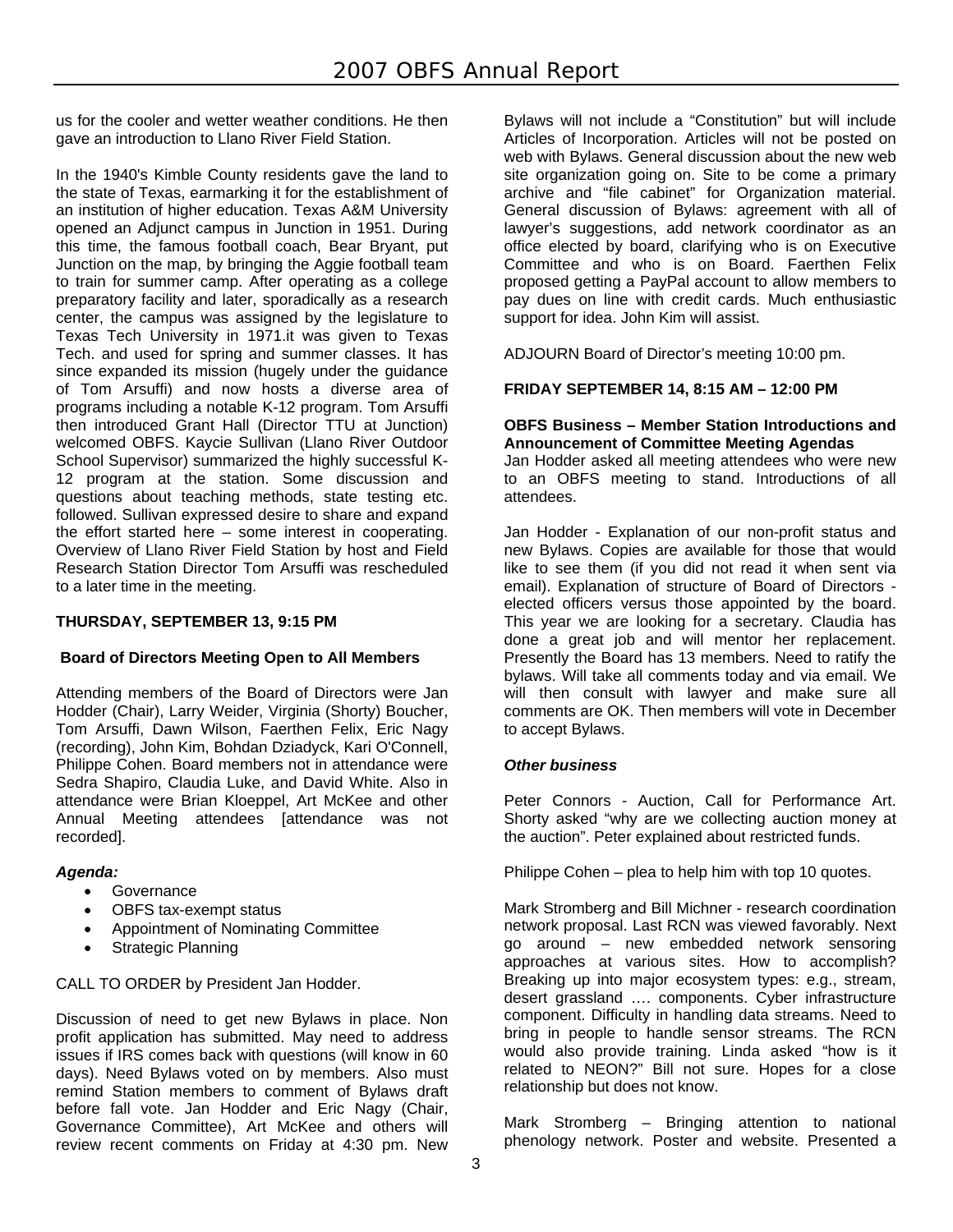slide presentation explaining what phenology is. Flowering times, weather, insect emergences. Spoke about Project Bud Burst. Suggested OBFS could be partner with this project.

Faerthen Felix – Website issues. Much work ongoing. Currently hard to access content and there are database "issues." Marshall White working on database. Plea for members to help. Go to website and help with feedback. Explained that we have a user name and password system. Only two people in room knew those bits of information. Faerthen has a handout on how to get a username or if I have one how do I find it. Improved station listings - Still a work in progress. Added more links. Improved user interactivity. Once logged in you can update your station information. Shorty wanted to know if a user can find out if they have paid their dues. So, Felix said she would add that feature. Everything is now linked together. Once you update your station - such as new courses, these changes will show up in other places. Ian wanted to know when courses will be updated. Faerthen said update now and it should be ok. Will have to put courses in again. Jobs and announcements do not pop up immediately – Faerthen has to read and approve. Then it goes onto the website. Peter – what if you don't pay dues. Faerthen – your station stops showing up on website eventually. Voting on website. And paying dues with credit card or pay pal on line! Yeah. Thanks to Mark for setting this process up.

Jan – Announce committee meetings and their locations. Eric – Governance Committee – Few announcements. Bylaws work at meeting. Need to produce policy and procedures manual. Business plan development. John Kim – Member Support. New ways to address needs of new members.

### Break

**NSF Discussion Panel: FSML Update, Education & Cyber Infrastructure Links** *- Judy Skog, Dave Campbell & Peter McCartney* 

Judy Skog (NSF Deputy Division Director, Division of Biological Infrastructure, BIO/DBI)– overview of NSF: budget, different programs within NSF, biology itself has 4 divisions, types of proposals, etc. Judy put her talk (which includes David's and Peter's talks) on website for interested persons to view. Judy strongly urged all to sign up for "MY NSF" to get information all the time to keep abreast of current events.

Dave Campbell – (NSF Program Director, Directorate for Education & Human Resources, EHR/OAD). Reviewed division programs.

Peter McCartney – (NSF Program Director, Division of Biological Infrastructure, BIO/DBI). NEON status; divided

into 20 domains – with mobile relocatable platforms. Liz Blood is primary program director of NEON. Sent out last fall a request for information on science and sites. Sites are now chosen and posted on web. First, Phase I will start at a few sites to set those up to get the kinks out of the system. Phase II will finish up the rest of the sites over a 10-15 year period. Timeline: Planning plus R&D stage 2007-10, Construction – MREFC 2008-16, Maintenance and Operations 2010-16. Cost and Impact on Bio Programs – most likely none to FSML because we are already so small in our funding so why bother? Both programs (NEON and FSML) are infrastructure, not research; Connections between the two will be realized through research users; Both programs are to be managed within a comprehensive vision; Leverage investments in common resources, technology, and protocols. Directions for FSML -- think about critical needs for field stations, what moves research forward, context within regional and national research, roles in training and coordination for research and education in networked and collaborative science. More emphasis on collaborations.

Question and answer session: NSF does not see the FSML program getting much larger. It is hard to justify putting more money into FSML when building new buildings is not part of the NSF objective. OBFS - send a workshop proposal to NSF to address problems?

# *Concurrent Committee Meetings, Block 1*

Governance, Member Support, International, and Website Committees met concurrently from 9:00 am to 10:10 am.

# **FRIDAY SEPTEMBER 14, 1:00 PM TO 2:30 PM**

### **New Facilities Slide Show & Next Year's Host Station**

2008 Annual Meeting Site - Blackrock Forest Biological Station, Bill Schuster 9/17-21, 4000 acre forest, 1 hr from NYC, Consortium operated, 1 forest unit, Hudson River, Aquatic Resources, Education program, Forest research historic, many others now, Sensors, Ecophys program, 9000 sq ft sci and ed center, Green, smart, 60 beds in new building, Older housing within 2 miles, Old stone house – no light or water, 3 phase power, solar >50%, fast Internet, 140 in auditorium, food and meeting in same place, Trips: 1. Kayak trip on Hudson, 2. Mountain car trip, Airport – any NYC airports, 1 local airport

Proposed 2009 Annual Meeting Site - La Selva Biological Station, Deedra McClearn Dates 10-13, or 17- 20, OBFS here in early 90s, need ideas for trips, Airfares not too bad, good time for station – slow, rent cars, shuttles, rainy season, but not bad, field trips to other OTS sites, La Paz Waterfall, Rafting, 150 beds.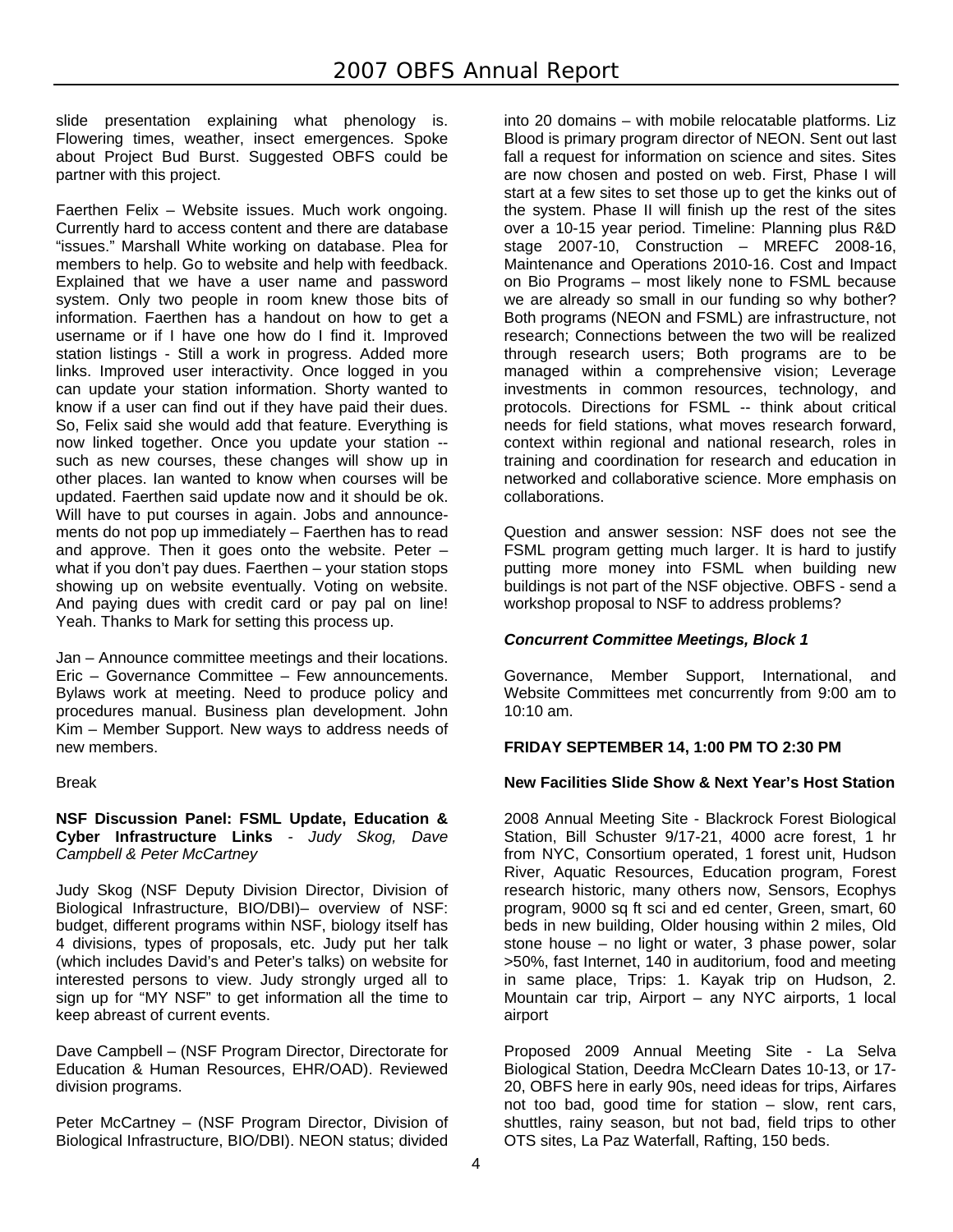The following field stations also presented short slide shows: Tallgrass Prairie, Preserve, Hawai'i Expt Tropical Forest, Rocky Mountain Biological Laboratory, Cuatrociénegas, Nantucket Field Station, Mountain Studies Institute, Koffler Sci Reserve/Jokers Hill, Welder Wildlife Foundation.

### **2:30 RCN Planning Meeting**

Discussion to explore feasibility of and interest in pursuing RCN funding from NSF spring-boarding off Bill Michener's project that is winding down. Judy Skog discussed NSF RCN program – program 7yo, was meant to last 5 years, very successful program, interest at NSF to continue, will go for another 5 years, all RCN proposals get farmed out to research panels, not research, meant to plan where research should go. Bill Michener reviewed last project - education part worked well, got good reviews, did pre and post evaluations – very positive, database registry was a product of the project, admin database, metadata, RCNs do not pay for too much, got matching Mellon support \$300K for person hrs and database. Future directions? Why do we need training? New sensor stuff and network technology requires MUCH training. This RCN – 1) focus on how to operate sensors AND 2) what science can the sensors support. Need some leveraging support, ADEC, SENS. Workshops at different habitats every year. Idea is to focus on application of tech in diff environments. Discussion: Deedra – NSF wants to bring in young researchers. Address new generation of scientists. Bill – broader impacts also. Amy – science Q motivated this time? (NSF wants). Bill – not specific Qs. Hilary – Research tangible Q that can be followed up on. Will it me specific enough? Less outreach and training aspect than last time.

Discussion on what is the goal of proposal. Ian  $-$  can open door for FS access to Instrumentation panel. Think tank situation where scientists are brought in to a site (habitat) that is. instrumented – product is pubs, best practices, grants. Bill – call for interested folks to get involved. Mark – phenology network may be applicable. Idea of being "theme" driven not habitat type driven – atmospheric precip, phenology, instead of habitat type (forest, lake, . . ). Diversity Atmospheric change (chem.), What do we know that OBFS has - BioScience survey will aid. Ian – look for leveraging support from private foundations.

### **4:30 Bylaws Discussion**

Ad hoc meeting for Bylaws review. In attendance: Jan, Eric, Philippe, Art, Peter, Amy, Ian, Larry, Dawn. Discussed all comments and corrections of Bylaws draft. Agreed on changes for draft. Jan will distill and distribute to Eric, Art, Larry, and who ever else wants to see before final draft to be voted on this fall.

### **FRIDAY SEPTEMBER 14, 5:00 PM**

### **Mixer and Special "Nuts-N-Bolts" Session: How to write a competitive FSML proposal** *- Judy Skog*

Not just geared toward FSML proposals. Proposals are not usually good or bad. They want to see a competitive proposal.

- Read proposal announcement carefully
- Pay attention to goals, eligibility, special requirements, any questions PLEASE call program officer.
- Make sure you can do what you say you want to do in the amount of time you request. Check out prior NSF awards that have been given out in your area. Get a copy of a successful NSF proposal – a recent one cause things change constantly.

**Merit Review?** Intellectual merit – potential to advance knowledge within and across fields, creativity and originality of ideas, qualifications of investigators, access to resources, established expertise or expert collaborations, transformative research supported (starting Oct 1 2007) – not sure what that is??

**Broader impacts?** Obvious according to Judy

How can I be successful in obtaining funding? Review proposals that have been funded. Have more than one person read proposal prior to submission- peers and scientists not in your area. If rejected – try again! Talk with program officer, pay attention to reviewer's comments, and attend a grant writing workshop. Average number of resubmissions is 2-3.

Gain from experience from a decline. Read written reviews and the panel summary. Did reviewers misunderstand your intentions? Were they outside your field of choice? Consult your program officer.

Successful projects - see talk that is posted on OBFS website. NSF proposal and process - see talk posted on OBFS website.

Get on a panel or become an ad hoc reviewer. Send in your cv to program officer, indicate areas of expertise.

### **FRIDAY SEPTEMBER 14, 7:30 PM**

### **LTER-OBFS: How to build stronger ties** *- Bob Waide*

LTER Network Office Executive Director discussed two themes: 1) What is LTER and how did it get where it is? 2) How can OBFS and LTER work together for mutual benefit?

LTER started in 1980 and is designed to conduct long term data collection over the scale of decades to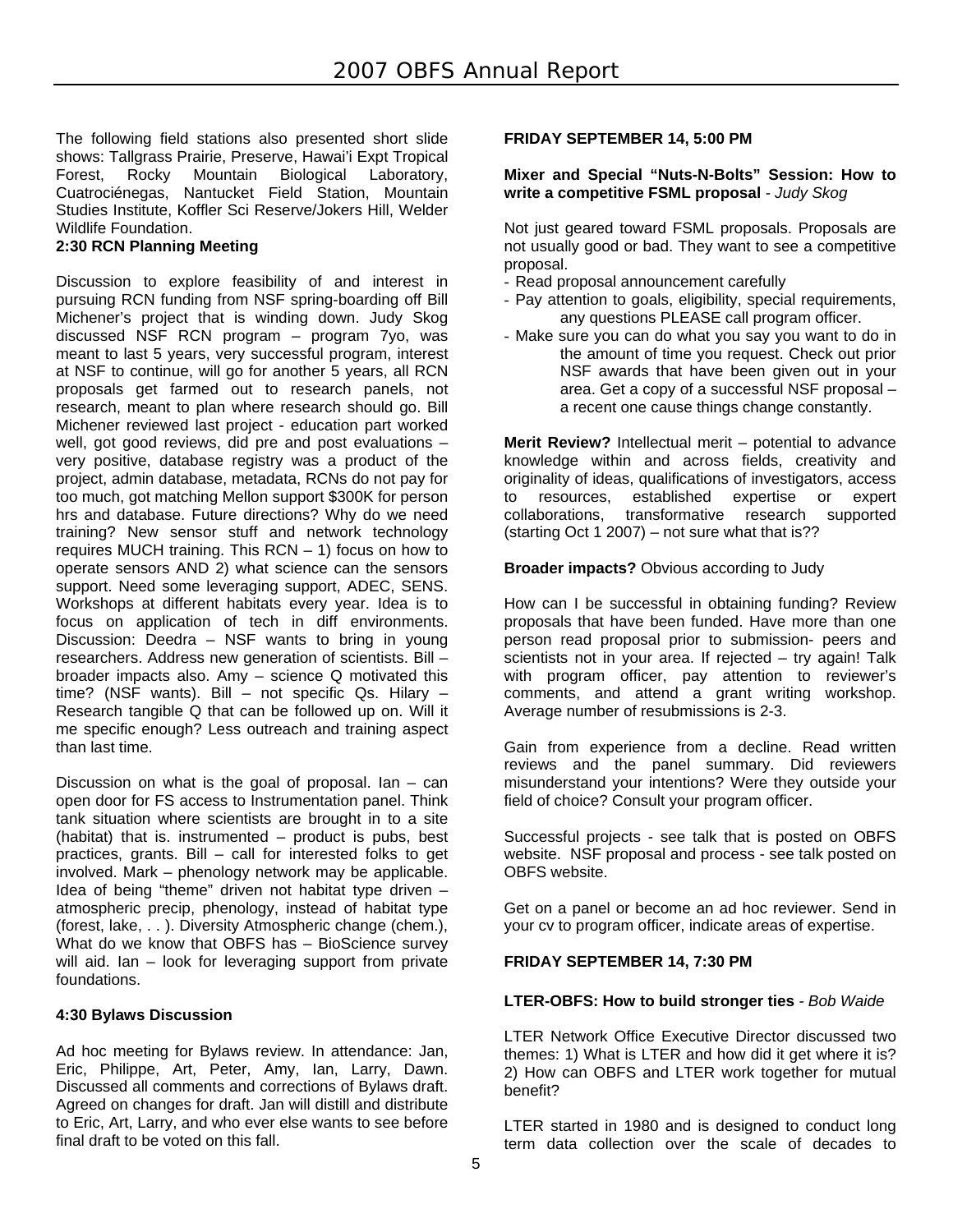centuries. LTER is centralized around five core foci, long term mission, multiple scales, cooperation, basic research, data value and access, support of decision makers. Real cooperation among LTER sites is a recent effort. How can LTER and OBFS cooperate? They can a) share expertise and experience, b) participate in joint ventures, c) work on common research agenda. Examples of exiting joint ventures  $-$  a) RCN, b) OBFS web site, c) data registry, d) Course database, e) Bibliography database. OBFS can offer LTER the education component – LTER could learn from station models. Ideas for joint ventures - Phenological network, Ecotrends project. Proposal for a formal endorsement from OBFS for further LTER cooperation.

# **SATURDAY, SEPTEMBER 15, 8:15 AM TO 9:15 AM**

# **OBFS Business: Secretary's Report** *– Jan Hodder*

### **Treasurers Report** *- Shorty Boucher*

OBFS Proposed Operating Budget 2007-2008. Some issues with mail merge and getting notices out timely. Asks if it OK to send dues notice electronically. Nod of approval. Review of budget. Need pointed out to reconcile some figure differences between table presented and Finance Comm. Records – just updating money transfers. Need to be careful about electronic bills.

MOTION TO APPROVE BUDGET (Peter Connors). SECOND (Philippe Cohen). APPROVED unanimously.

**Finance Committee Report** *2007 - Peter Connors (Chair), Hilary Swain. Ex Officio, Virginia Boucher, Treasurer* 

During 2006 the Finance Committee formulated a written Investment Policy modeled after that of other non-profit organizations. The policy defines and describes the OBFS Restricted Fund, sets an investment goal of \$100,000 by the 2009 annual meeting, with annual performance goals of 4.5% above the change in the consumer price index. The policy also specifies review procedures if our mutual fund investments fail significantly to match the performance of similar socially and environmentally responsible investment indices and describes the responsibilities of the Treasurer and the Finance Committee with respect to these matters.

The Restricted Fund is currently invested in two "green" funds in the Citizens Group of socially responsible funds. At August 31, 2007 we had a total investment of \$73,634.06 in the funds, up from \$57,944.58 one year earlier. The gain of \$15,689.48 resulted from \$7,000.00 in contributions during the fiscal year plus \$8,689.48 from investment gains. At August 31, 2007, OBFS held 2,102.357 shares of Citizens Core Growth Fund @

\$22.54 per share, total value \$47,387.13 plus 1,438.188 shares of Citizens Emerging Growth Fund @ \$18.25 per share, total value \$26,246.93.

During the year ending August 31, 2007, the Core Growth Fund share price increased by 13.38% and the Emerging Growth Fund share price increased by 16.09%. For comparison with two appropriate index benchmarks, we must use performance during the year ending July 31, 2007, the last yearly period for which we have comparison data. During that period, the Core Growth Fund share price increased by 13.17%, about 2.4% less than the gain during the same period in the KLD Domini 400 Social Index, which gained 15.59%. The Emerging Growth Fund share price increased by 17.64%, about 2.4% better than the KLD Broad Market Social Index that gained 15.29%.

The Consumer Price Index for all Urban Consumers, CPI-U, rose 2.4% during the year ended July 31, 2007 and averaged +3.23% for the past 3 years. Thus our annual performance goal (4.5% above the change in the CPI-U) was exceeded in both funds for the past year and for the past 3 years (Core Growth Fund +8.90% annually averaged over 3 years; Emerging Growth Fund +14.65% annually averaged over 3 years). The one-year comparisons with benchmark indices showed one fund exceeding its benchmark and one fund trailing its benchmark, by approximately equal percentages. In accordance with the Investment Policy, the Finance Committee will continue watching the performance of both funds, but will not make any changes in the investment funds at this time.

# **Audit Report** *- VP Larry Weider*

All in order. No anomalies other than some bank charges that turned out to be legitimate.

### **Restricted Fund Report** *- Finance Subcommittee Chair Peter Connors*

4.5% increase goal above inflation; \$77,879.07 balance; gain ca. \$8K in green funds (\$7K transfer from operating – auction revenue). Exceeding target growth – been a good period.

### **Secretary Report** *- Jan Hodder*

Call for corrections to the 2006 Annual Meeting minutes. None. Check the list at from of room to see your status – see Treasurer if owe dues.

### **Display Report** *- Nina Consolatti*

Will send if you need to use display.

### **Congressional Visits Day** *- Brian Kloeppel.*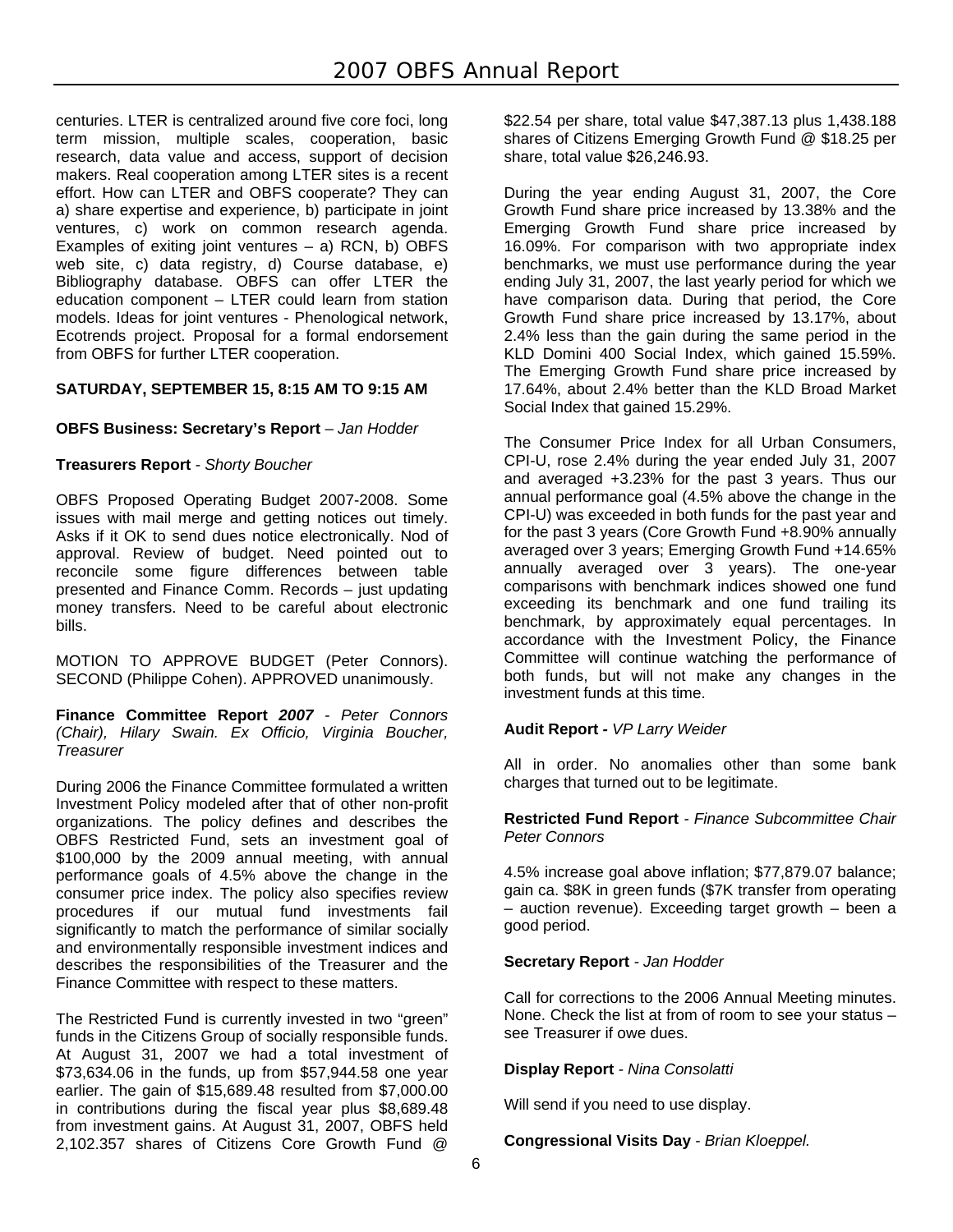Discussion and encouragement to go to this event. Open to all members. Lots of good reports. March or April – talk to Brian if interested.

**Comments by President Jan Hodder** – Please send committee reports to Eric. Ask for money from Shorty. Make requests

**Committee Reports** *– see committee minutes. Governance, Member Support, Outreach, International.* 

# **SATURDAY, SEPTEMBER 15, 1:00 AM TO 3:00 PM**

**Education Panel** - *Moderators: Jan Hodder, Tom Arsuffi, David Campbell and Teresa Mourad* 

Speaker Teresa Mourad (ESA) discussed SEEDS and TIEE programs. 2008 Annual meeting in Milwaukee – focus on education, invite to attend. New programs, teacher mentoring? Etc. Looking for ideas for new programs. SEEDS is an 11 year-old program for undergraduate minorities. Fellowships for courses etc. Sponsors leadership meetings to enhance diversity. Give grants to sustain themselves, grants to support chapters. SEEDS looking for opportunities to cooperate, and ideas for how. Brian Kloeppel discussed very exciting and successful SEEDS field trip program at COWEETA. How he got involved - Got NSF supplement to host a field trip. SEEDS now has funds to support. SEEDS recruits at SACNAS, MANNERS, other conferences. SEEDS wants to find way to work together with OBFS.

Speaker Dave Campbell (NSF Education Directorate) discussed Government budget process. September is when requests goes in for 2 years ahead. Sept. 2007 is when request goes in for 2009 budget. Education works differently from other directorates. Education in general can be very political. Some argue it should not be in NSF. 1998 NRC National Ed standards published. But all states have their own standards now. Jan pointed out it is good to team up with education person and research.

Kari O'connel showcased an education project. Undergrads get intern experience in collaborative with U. Oregon; multiple sources of funding; forest, marine, wetland programs.

Tom Arsuffi presented on how field stations are underappreciated resources. Issue that FS are unique as resource islands for research, education and community outreach/engagement. Overview of exciting k-12 program at TTU Junction field station.

**Committee Reports** – *see committee minutes. Small Field Stations, Diversity, Organizational Development*.

### **AIBS Report** *- Eric Nagy*

Explore AIBS.ORG. OBFS is a member; council meeting every May. Many services AIBS provides. OBFS asked to contribute to a series on field stations. Contributions field stations are making to science. Published papers in BioScience that will be real resources for us to use. Visit actionbioscience.org if you are interested in education. Public policy office runs Congressional Visits Day. Friendly office and good resource for OBFS as well as individual members. 2009 designated "the year of science". Much going on to bring science into the public view. What can AIBS do for us. Field station series in BioScience. Encourage everyone to participate. We get a half page ad in bioscience each year.

**ADEC Report** – American Distance Education Consortium – by Eric Nagy. Building of network structures. Money involved with ADEC project.

**SERNEC Report** – SouthEastern Region Network of Expertise and Collections - by Eric Nagy – goal to create digital herbaria in SE. Several of these types of organizations across the U.S.

# **OBFS Business**

### **Nominations Committee Report**.

Nominees for President: Brian Kloppel and Mark **Stromberg** 

Nominees for Member at Large: Philippe Cohen, Deedra McClearn, and Bill Schuster

### **Presidential Comments** *– Jan Hodder*

1) Historian Dave Larson not associated with field station any more so he has resigned as OBFS Historian. Thanks to Dave. He will be missed. Need new historian. Mary Hufty has volunteered to take on this position. Thanks to Mary!

2) If any attendees need a letter that will help justify this trip with your immediate supervisors, let Jan know and she will send you a letter.

### **Diversity Committee Award** - *Brian Kloppel*

Had seven excellent applications for the award. Gave out a certificate to those that were nominated but did not get the award. Annual award went to Organization for Tropical Studies. Deedra McClearn accepted the award. She spoke about OTS and what makes up the consortium. Talked about partnerships and their strengths in promoting diversities. Value of getting students in underrepresented groups in science programs.

Congratulations Deedra and OTS! Keep up the good work! You are an inspiration to us all.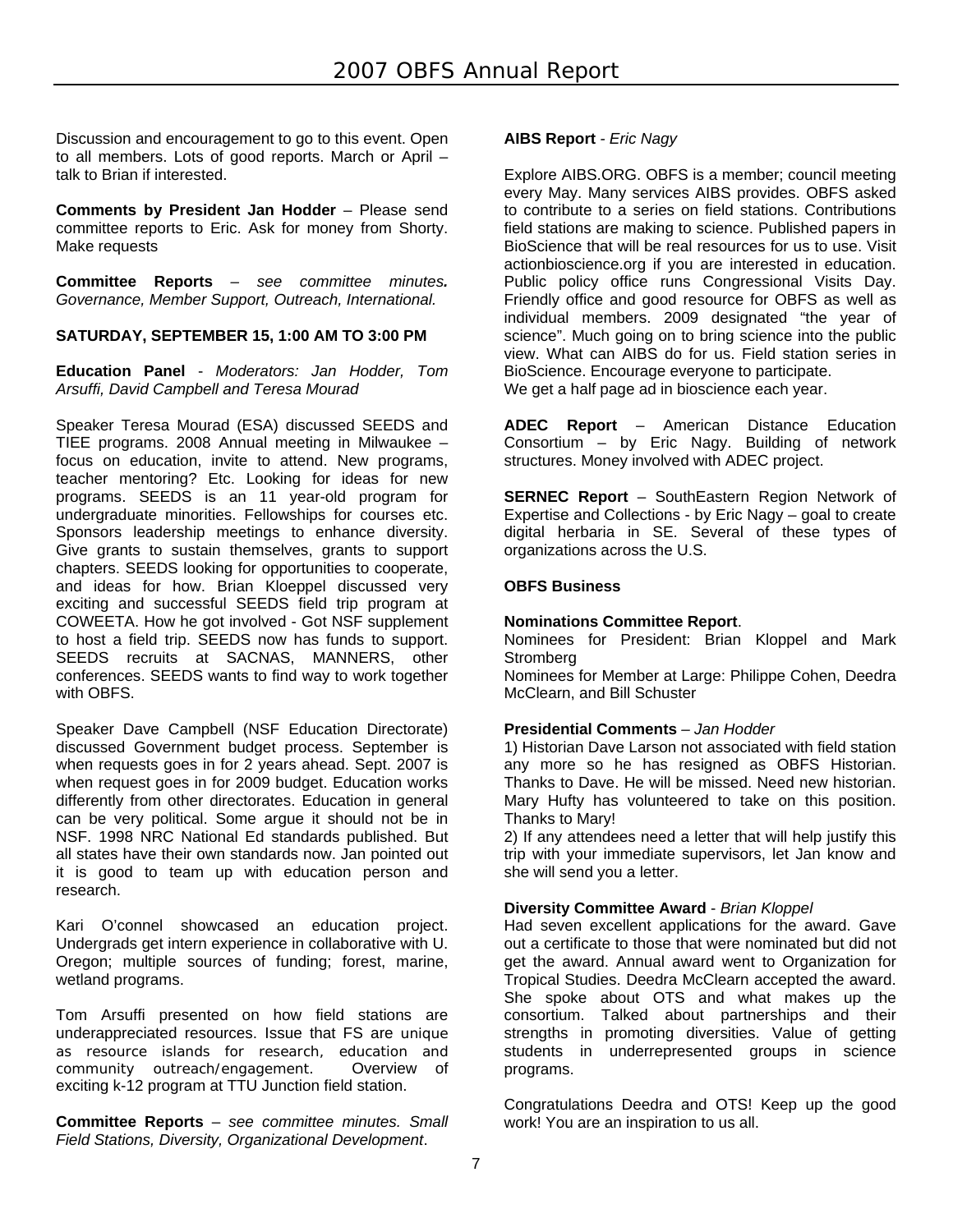# **SUNDAY, SEPTEMBER 16, 7:30 – 10:45**

#### **OBFS "Nuts-N-Bolts Session: Database Management** *- Ian Billick, Peter McCartney*

Ian introduced session, Peter McCartney (NSF), and system used at RMBL. Within NSF BDI Infomatics has a Biology focus and seems most relevant for field stations. Do not fund small individual systems, or maintenance of existing systems. RCN and FSML are also options. Effort to support large efforts like NEON. New division to support cyber infrastructure, OCI. focuses on 1. data and data analysis, 2. virtual organization, 3. high performance computing, 4. workforce and training. Goal to get the "communities" together in developing the backbone of cyber infrastructure. Direct support for specific FS projects – FSML, BDI. Encourage training (planning) and evaluation packages.

Realistic goals. Workshops, planning, coordination. Sensor technology, networking technology as long as it takes good account of existing systems and state of the art. Q: "We are often dealing with long term idiosyncratic data sets. How do we connect with other disciplines that deal with similar kinds of data?" NESCent, NCEASE may be good sources. Standardization will likely "bubble up" from users – can not come down from above.

Brian Kleoppel discuss system at COWEETA.

Databases are a way to hold a much deeper level of data accessible. Databases can generate "crossgenerational" collaboration, and keep hold of a much broader and richer tapestry of data.

Ian – "How to get started" - 1 – define individual FS need and projects they might work on,  $2 -$  keep historic records, archive data before it dies with creator

Data Management definition: "data in the service of research" ex. The kinds of info that often comes up in conversation – e.g. Site selection. Enable new kinds of questions – cross generational Qs. Support old questions – site selection is an example.

4 Roles of Data management: Site selection (old conversation), Design of studies (old conversation), Cross generational collaboration, Synthetic work among research teams – the conversation, Facilitates metaanalysis, cross site comparisons.

FS have "Place-based" databases. No conceptual unification – dealing with lots of kinds of data from one place. Stitch together lots of disparate stuff.

4 points:

1. Audience should be users of facility (for a place like RMBL where all support comes from users) – problem of getting scientists to participate. No reward structure.

2. Need incentives to participate and lower costs of participating, ex. GPS equipment. Integrate use of

equipment into management of data., staffing incentives, friendly interfaces. Generate data that users want to use. 3. Be aware we are dealing with a wide array of data. Lots more to discover – data plans, data sets, location data, publication, anecdotal observations, collections herbaria etc., photographs, notebooks, diaries, species lists. 4. Location, location, location – all should be location based,

Process – Site use form; Follow up on data sets; All kinds of data use issues; Data audits, internal and external; Actually getting copies of material can be hard to do. Need something in place to capture data before it disappears - one way to do that is to develop collaboration with researchers. Need some trust with scientists.

Discussion / ideas of what OBFS can do: Bill Michener – Development of national policies and archive centers established in next year or so. LTER is a player as are many parts of NSF (not bio as much). Argument that Maybe FSML should get bigger and take

on data management support. Another angle for "Broader Impacts."

Jan Hodder – we should go ahead with workshop to see what community needs. Redefine FSML, as per Judy's suggestion – Hilary will head up the proposal for workshop. Jan, Art, Hilary. By end of year proposal to FSML unsolicited – 3 workshops? Looking for advice and support. Include NAML as they seem appropriate (not blue water)

Ian – Small steps FS can take: Document research plans, Map research site – any way, even low tech (book, paper is ok) – good filing system, ArcGIS and GEO XT unit – as core of system, Prioritize data sets for acquisition - know what you want, even if you can not get it, Don't start till you are ready – start with one thing at a time, do not over extend. Do each thing well. Do simple documenting – photo-points, annual logs of events. Fairly easy to drum up excitement over good data management. Print a research map once a year – so everyone WANTS to get on the map, since they may be in jeopardy if they are not on map.

### **Continued discussion**

Valuable to document the number of users of your data sets – must be able to track so you can report and go for more funds. Make sure you are cited as a source for research – get FS listed in acknowledgement. Also have them site use of data. "Site use form" (get everyone to fill out).

### *Sunday Morning Concluding Remarks – Jan Hodder*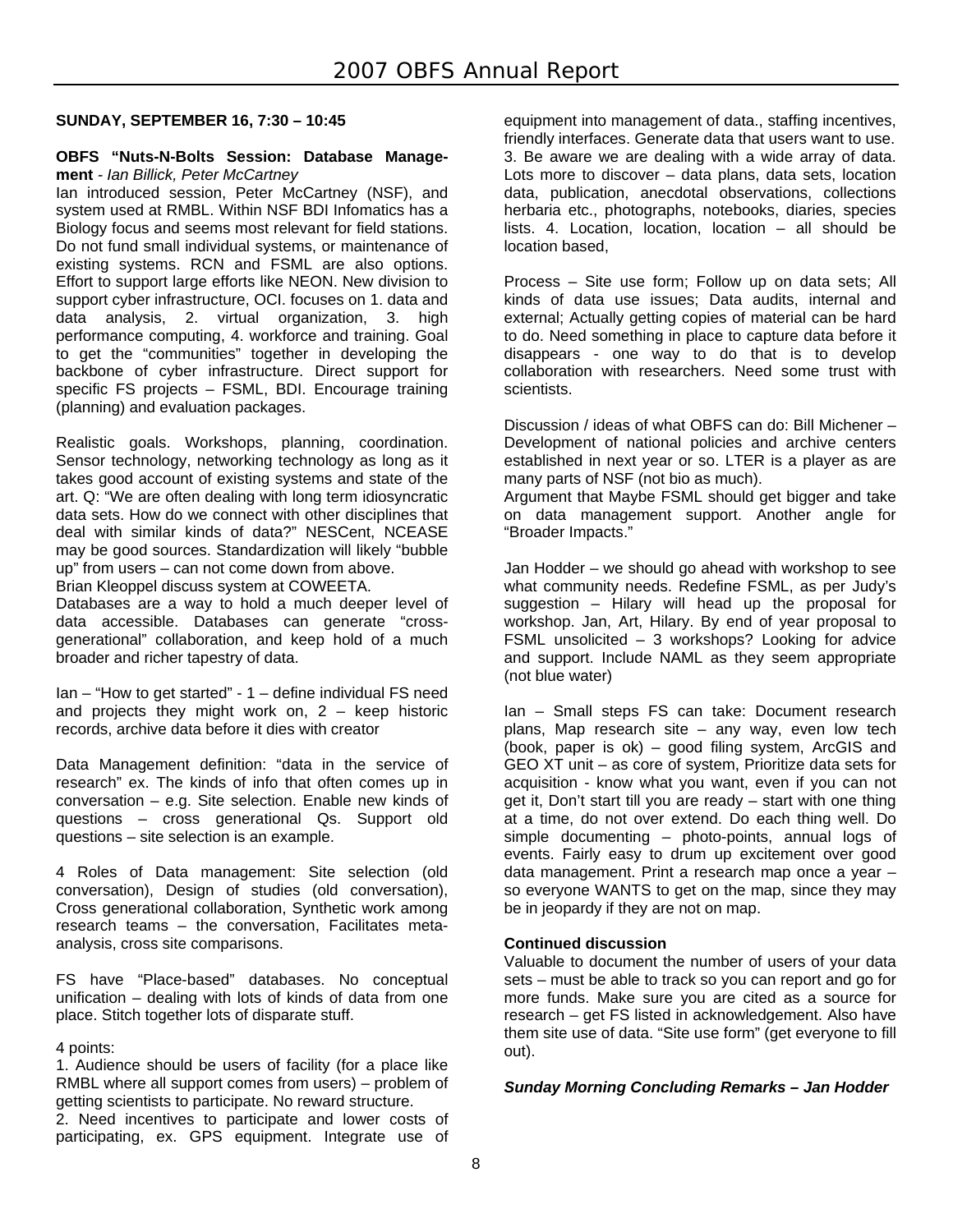MOTION - Faerthen move for adopt 2006 Annual Meeting minutes; SECOND by Philippe. Jan call for votes - unanimous APPROVAL.

\$6,700 estimate for this year's auction. Thank you to meeting hosts. Please do exit surveys.

President Jan Hodder gavels meeting ADJOURNED.

# **Notes from 2007 Committee Meetings, OBFS Annual Meeting September 2007, Llano River Field Station**

### **COMMITTEES** *- CHAIRS*

**Governance** *- Eric Nagy* **Member Support** *- John Kim* **Common Interests** *- Bohdan Dziadyck* **Diversity** *- Brian Kloeppel* **International** *- Deedra McClearn* **Small Field Stations** *- Linda Wallace, Bo Dziadyck* **Organizational Development** - *Kari O'Connell* **Outreach** *- Philippe Cohen*

### **Governance Committee**

Chair: Eric Nagy Minutes: Eric Nagy Attendees: Brian Kloeppel, Peter Connors, Janice Mock, Tom Arsuffi, Secretary ex officio Claudia Luke not in attendance due to illness

Committee meeting opened with review of the committee charges and goals. They are: Norms of non-profit operation, Transparency, Conducting business of OBFS as publicly as possible, Internal mechanism to approve OBFS responses, Developing and recommending a business plan.

# *Agenda:*

- 1) Support Board in Bylaws revision
- 2) Policies and Procedures Manual Work to prepare "living documents" from all committees and officers to archive and serve as a record of the past, as well as a guide for the future – duties, projects, responsibilities, finances, activities, procedures. Use strategic plan, and other examples as guide. Coordinate with other committees (Organizational Development) to describe special activities like CVD, RCN efforts, and other member opportunities.
- 3) Business Plan need samples. Ian and Hilary can help collect examples to help us get started.
- 4) Auction Donation rules need to find out the rules for "donating" to the auction and what is tax deductible for members. Peter and Shorty will explore.

# **Member Support Committee**

Chair: John Kim

Minutes: Sarah Oktay

Attendees (Affiliations): Tom Hayes (Ticohaven), Bill Dodge (Mountain Studies Institute) Vincent Voegel (Yellowstone Ecological Research Center), Susan

Cordell (Hawaii Exp. Trop Forest), Len Smock (VCU Rice Center), Dawn Wilson (Southwestern Research Station), Dan McGlinn (Tallgrass Prairie Reserve), Greg Smith (Univ of Akron Field Station), Shorty Boucher (UC Davis the Barn), Selma Glasscock (Welder Wildlife Preserve), Sarah Oktay (UMass Boston Nantucket Field Station), John Kim (San Diego) John reviewed the issues raised from last year. Previous

committee felt these items were important:

- 1. Keep Manual Current and Relevant
- 2. Seek understanding of needs of Member **Stations**
- 3. Use website to communicate information
- 4. Use website to communicate field courses
- 5. Develop Support material for members
- 6. Encourage use of standardized sampling protocols
- 7. Provide Training on non technical uses
- 8. Seek funding to host regional workshops

Other comments made last year and repeated here:

- 1. Important to continue to update operations manual, with best management practices and protocol including NEPA, Use Permits, Animal Care, etc. We should work with the webmaster to improve websites.
- 2. Take a survey to assess new membership needs
- 3. Review Support material for new members

# *Agenda:*

1) Operation Manual

Comments:

- 1. Many people did not know it existed on the website
- 2. How can we best publicize it
- 3. Can we find a way to make it clearer
- 4. We should give Faerthen ideas on how website link should look. Many committee members, especially new station members said the Operations manual was the first thing they looked at on the website
- 5. We should encourage new members to look at it critically, provide healthy and constructive feedback such as "can I find such and such?"
- 6. May be helpful to have a search engine on the website in case people are looking for things like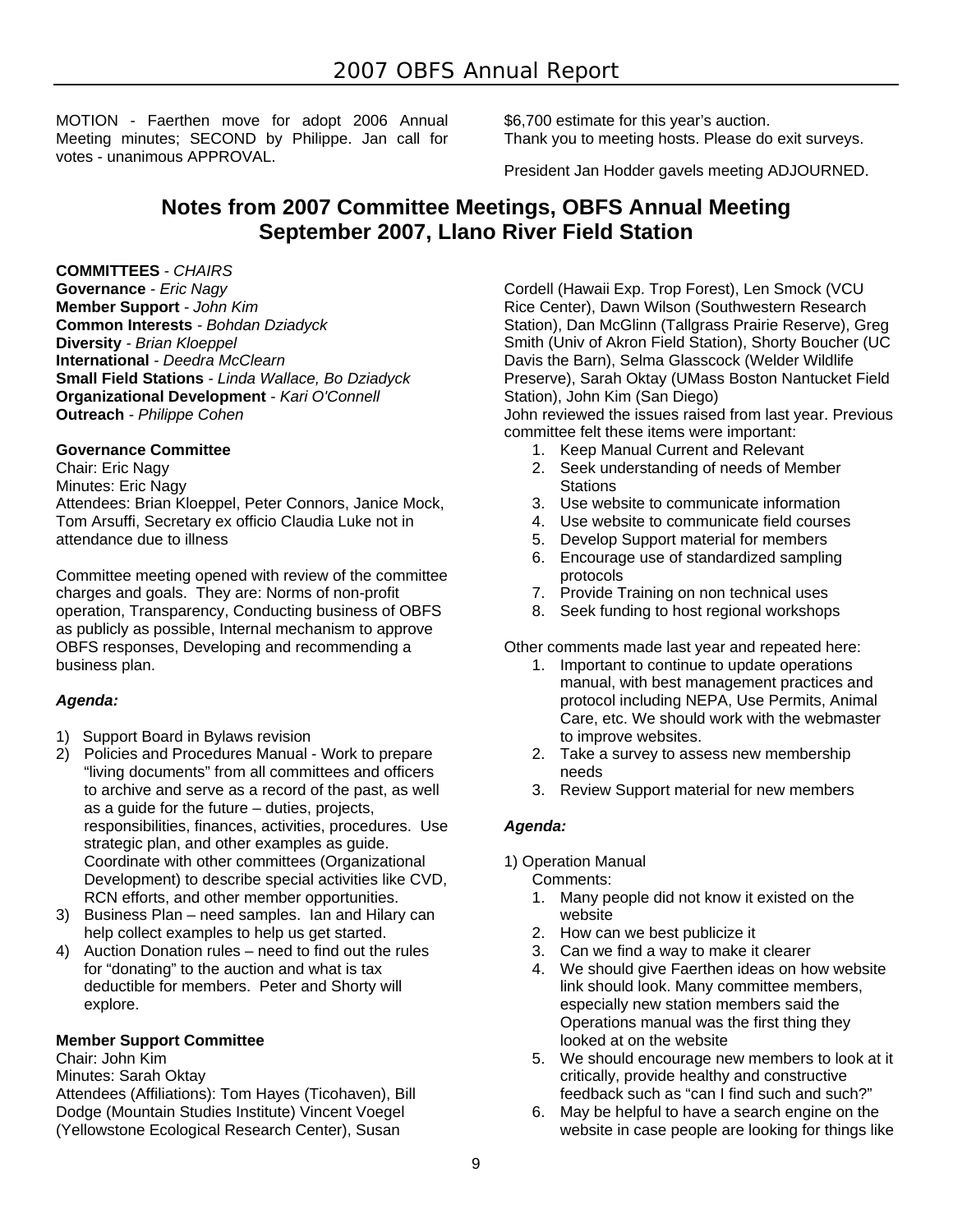the operations manual, but aren't sure where to look

- 7. Some of the attendees (Keith, Greg, Dan) felt the operations manual is was relatively simple to find, some felt it could be more obvious
- 8. Many felt the name could be more descriptive

Short transcript:

- Susan C.: What type of feedback do we provide new members when they first join?
- Shorty: The problem is that new members only come through me (the treasurer)
- Someone: for new members, key things are listed on the left
- Bill: Could we autosend FAQ to New members?
- John K.: For a new name for the Op Manual could we try "Field Station Best Practices"?
- Shorty: " So you want to start a Field Station?"
- John K: We should have a name that is more colloquial
- Dawn: Perhaps we should use the word "Guide" instead of Manual"?
- Sarah: "Field Station A to Z"?
- Dawn: "Field Stations for Dummies"?
- Dan: Are outsiders aware of very important that document {operations manual} is?
- John: should we include it in a packet for new members?
- Shorty: Maybe "new member" is not the correct term, perhaps it should be sent to more than just the new members
- Dan: how about "Guide for Field Station Operations"
- Bill: "How do we encourage people who do not have a FS yet?"
- John: what kind of info is useful for new members?
- Sarah: We could put a link on the upper left that says "Benefit of Membership or "Info for new members" like I do for another site I run
- John: We should make the title for the operations manual a more friendly type of name. Let's list the types we can think of and then vote on one
	- 1. Everything you ever wanted to know about a field station?
	- 2. Field Station A Z
	- 3. Developing an Effective Field Station
	- 4. Field Station Guide Book
	- 5. Guide for Field Station Operations
	- 6. Practical Guidebook for managing a Field Station
	- 7. Field Station Development and Management
	- *8.* How to run a Field Station (*This name won by a 90% vote. Our members would like the link on the website to say this, the name "Operations Manual" can stay the same on*

*the actual document. We will send the link suggestion to Faerthen.)* 

- Dawn: "lots of people come to her field station to see what a field station is like. Her suggestion for people starting a station is to visit other ones.
- Bill: Seems to recall there is a "getting started" section in the manual, we should check to make sure there is such a section
- John: There are several other items we need to discuss include: protocols, NEPA, invasive species, IUAC, Advisory Boards, Land Management, etc.
- field stations have some documentation
- wouldn't it be helpful to have these on the web?
- Are they all integrated into the Op Manual?
- Do we get a request for info packets
- We should upload to the website documents: protocols, rate sheets, etc. would be useful to look at other people's forms and be able to browse them on the web site (logged in members only)
- Dan: Perhaps we could have a page the comes up on member log in that has all the other stations policies, legal documents, lease agreements, master plans, off of one link
- Dawn: when she asked for liability waivers through the list serv, she got a ton of them. Would be nice to save all that time and emailing and just go to the web and look up x, y, z
- John: it would also be helpful to have a general recommendation form
- Dan: it would be good to have 2-3 examples, (K-12, all ages, college only)
- Shorty: we should think of broad categories which could then be populated
- Dawn: Someone like Faerthen would need to go through and decide what to show
- Several people brought up that Faerthen is a volunteer and that this could be very time consuming
- Sarah: should just try to have an upload (ftp) function on the member page (pretty much what we already have for course info)
- Bill: it would be great to upload documents from several stations, over time we could standardize
- Something we as members could do anytime
- Shorty: We should select 4 categories to populate
- Short discussion on how to winnow down the entries, who or how we would do that, what to upload, etc. Agreed to decide 4 categories:

First did a list of all with votes or ideas for each

1. IACUC : Animal care Many of us use the federal version and simply adapt it for our stations. Some station require additional permitting, some do not. If a field station is involved with a university, they should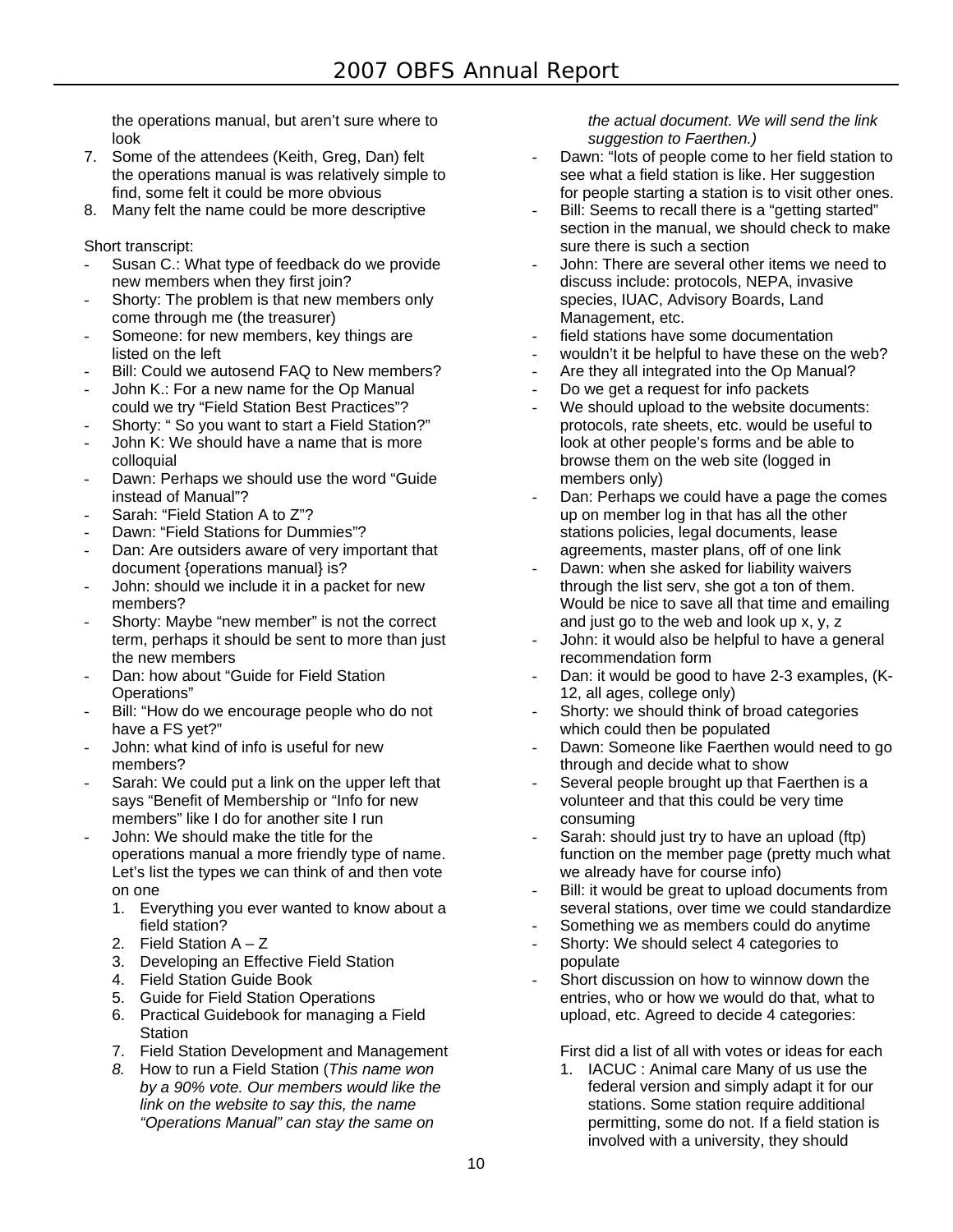already have a plan and not need one, but new site (especially private) may not know what types of forms are available or that they need

- 2. Specimen collection and permitting
- 3. Safety Protocols
- 4. Fee Structures
- 5. Protocols for endangered species or invasive species
- 6. NEPA
- 7. Advisory Boards
- 8. Land Management
- 9. Strategic Plans and mast Plans
- 10. Hunting, Public Access, recreational use = Site access and site use
- 11. data ownership and data collection
- 12. insurance and liability waivers
- 13. general "info" packets
- 14. program brochures (these probably change too frequently)
- Susan Cordell volunteers to take on "Protocols for Invasive Species": she'll solicit documents, collect them, winnow them down, send a few to **Faerthen**
- Tom Haves will do Land Management (his land management document is very comprehensive)
- Dawn Wilson will do Liability Waivers
- Shorty: It is very important to cross-reference these documents with the OP manual, which took years to develop
- John: These examples will be very helpful and more specific than the OP manual for some people
- 2) Technology Training: Are Needs Being Met?
	- John: RCN worked pretty well and seemed appropriate
	- Dawn: email that went out for bioinformatics meeting were very helpful
	- John: Can we come up with training that should be offered at OBFS meetings?
	- Field Course Advertising: did not discuss
	- Do members feel like they are getting adequate support /training
	- A discussion on the usefulness and feasibility of workshops at OBFS ensued. Some people mentioned it would be useful to have a workshop on available funding.

Back to transcript

- Bill: How do we institutionalize the support so that we don't have to track it each time?
- John: on technology: are our needs met? Should we have a roving IT person, standardized hardware and software?
- Tom: An Index to OBFS expertise would be helpful
- John: Workshops may not be specific enough to help people. We need a "strike force" to visit stations – how do we fund it?
- Dawn: it is important during workshops for attended to have some knowledge before hand. One workshop she attended was so advanced she got little out of it
- Shorty: UC has a system, wide office, 35-36 stations, one IT person who goes around to each station and helps out on the ground and also helps standardize technology between stations

John: how about a regional consortium where we pool together our \$\$\$\$ and find a person to travel?

- Bill: As the pres of a board, if we need an advisor, we have found it helpful to round up area experts to travel and help people. Like management consultants. These people could visit each station and find out what that station needs to move up to the next level. Would OBFS want to fund that?
- Leonard: That concept is there in a planning grant
- IT SWAT Team: could be a great idea, how to implement

# Closing remarks

- Dan: We should also have Ops Manual on web in its original form for people who are use to it where it is. Some discussion, could have it listed as Operations manual with "How to Run a field Station" in parentheses (or as main link with document title as Ops Manual)
- All 3 volunteers asked to be emailed to be reminded of their jobs. Still looking for 1-2 volunteers for other topics

# **Human Diversity Committee**

Chair: Brian Kloeppel Minutes: Brian Kloeppel Attendees: Dawn Wilson, Deedra McClearan, Tom Hayes, Teresa Mourad, Nina Consolatti, Faerthen Felix, Jeff Brown, Violet Nakayama Emails: Kleoppel@uga.edu, dwilson@amnh.org, deedra@sloth.ots.ac.cr, thayes@uwsp.edu, teresa@ esa.org, consolatti@kbs.msu.edu, faerthen@gmail.com, sagehen@berkeley.edu, violet.nakayama@ucop.edu

# *Agenda:*

- 1) Human Diversity Award
- Review of last years activities from Brian. Label of "human diversity" decided upon and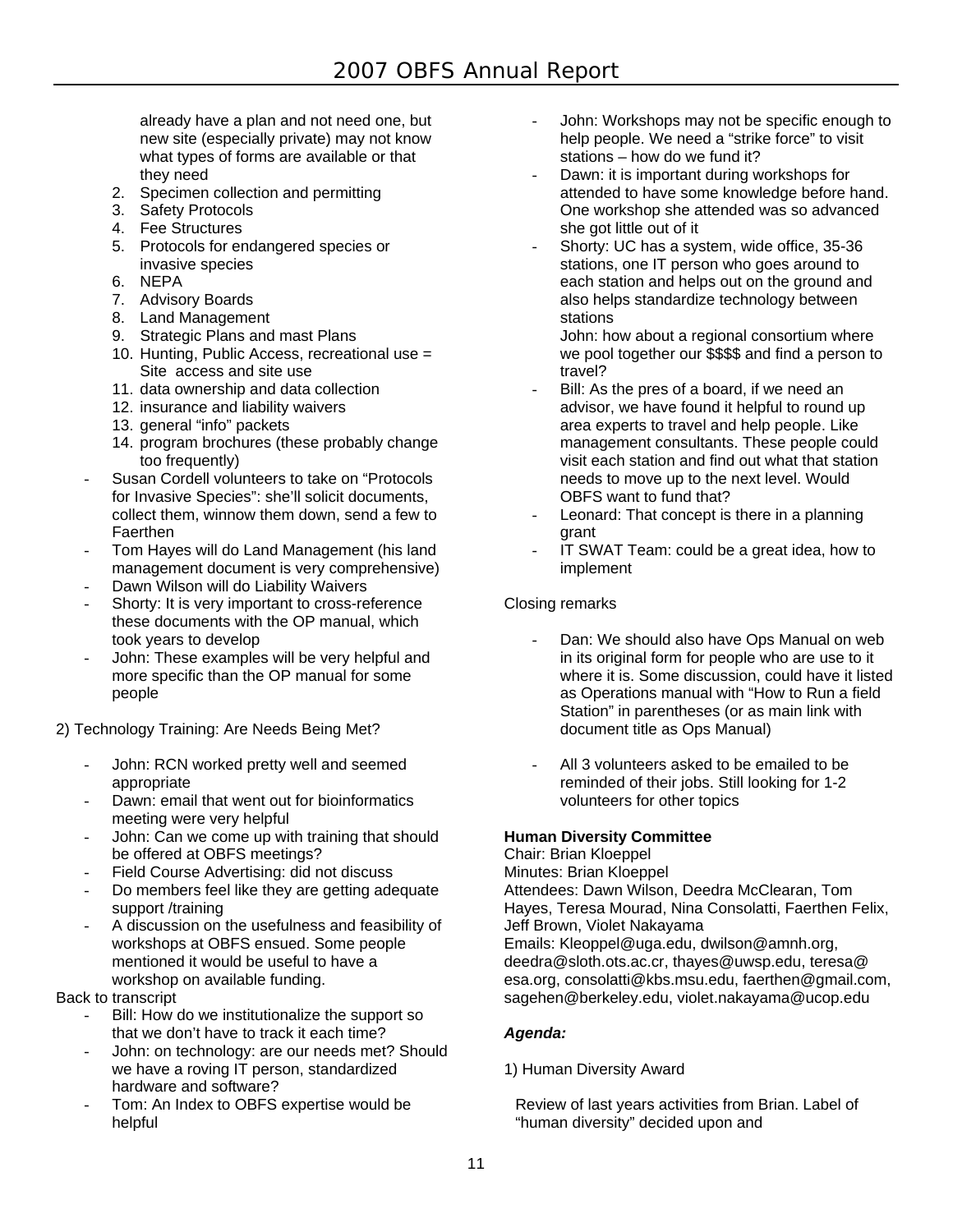award program initiated. The nominees, winner and awards were listed/shown. Last pieces are the press release and letter to the admin of the winning institution. Today is the award ceremony.

Can the letter be tailored to winners needs? Who will lead the award process for the coming year? The winner will need to help with press release location and content.

Award committee? Head-Amy Members: attendee list OBFS members to get award (but can use as an incentive to get people to join). Tom wants outreach for community and K-12 activities

- 2) Additional Activities
	- a. Add web materials: general committee description, description of winners program, links to nominees, and application
	- b. Human Diversity Award
		- in the future add a runner-up
		- submit as pdf for posting
		- Submission due date: Feb 1 Nomination, March 1 application deadline. (to generic email?)
	- c. Draft Mission Statement
		- Mission Statement: *The OBFS Human Diversity Committee promotes and encourages activities, programs, and approaches that increase the involvement and engagement of underrepresented groups in field science.*
	- d. Tom Hayes: draft paper on recruiting and assisting with Community and k-12 programs

# **OBFS International Committee**

Chair: Art McKee (standing in) Minutes: Art McKee Attendees: Larry Weider, Al Muth, Amy Whipple, Art Weis, Cristina Velez, Linda Wallace, Ed Boyer, Art McKee, plus one more (unsigned)

In the absence of both a Chair and agenda it was decided to address two fundamental questions: 1) What should the set of the functions be of the OBFS International Committee (OBFS-IC); and 2) What should the role of OBFS be relative to the International Organization of Biological Field Stations (IOBFS)?

# *Agenda:*

1) What should the set of the functions be of the OBFS International Committee (OBFS-IC)

It was appreciated that membership in OBFS is by field stations and marine labs (FSMLs) from countries in North and Central America and the Caribbean; and that those stations are relatively well funded. IOBFS tends to focus on networking among field stations and marine labs in third-world countries and often includes member stations that are agriculture or mariculture oriented. OBFS-IC's support for IOBFS was in recognition of the differences in overall priorities of the member stations of the two organizations, despite the obvious overlap in basic issues of operation and management. It was discussed that in the past, OBFS-IC has largely focused on:

- 1. Fostering the development of IOBFS; and
- 2. Striving to increase membership in OBFS of FSMLs around the globe and attendance at annual meetings of those station's directors.

These seemed worthy goals but it was felt they need to be revisited and reaffirmed or changed. With this reevaluation in mind, and with consideration of the potential change in operation of IOBFS, the ideas below were forwarded for consideration by the OBFS Executive Board following open discussion of the membership in attendance.

- A. That OBFS needs clarification of the future of IOBFS before allocating further support.
- B. A chair for OBFS-IC should be appointed. Amy Whipple, Ed Boyer and Deedra McClearn have all expressed willingness to serve in the position.
- C. That the OBFS leadership should aggressively recruit participation by Canadian FSMLs in the 2008 meeting, and should consider having a portion of the program devoted to highlighting Canadian stations and labs.
- D. Allocate funding to support travel to the 2008 meeting by representatives from one or two nonmember, foreign FSMLs. A selection process should be designed that is simple and transparent.
- E. Promote attendance at the 2009 OBFS meeting at La Selva, Costa Rica by representatives of non-member stations in Central and South America.
- F. Financial needs:
	- a. After contacting IOBFS, determine if the previously annual \$1000 should be continued.
	- b. Funds for subsidizing travel to 2008 meeting by one or two directors (\$1200?).

# **Small and New Field Stations Committee**

Chair: Bo Dziadyk Minutes: Bo Dziadyk Attendees: (not recorded).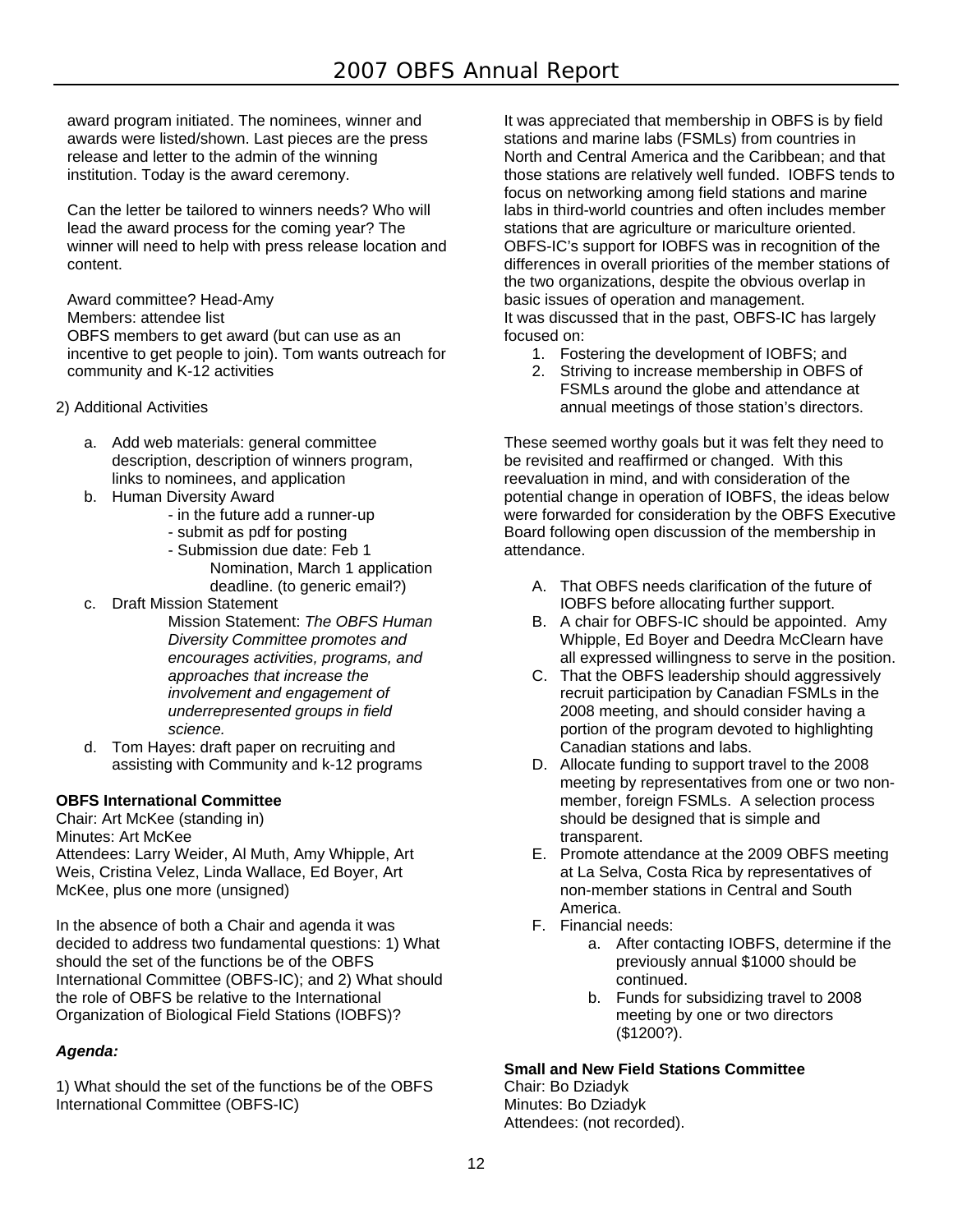# *Agenda:*

The group discussed potential topics for us to examine in either a panel discussion format, a pre-meeting meeting for small and new field station members, or a list serve communication format. Fourteen potential topic ideas were generated of which most dealt with funding. So, the group decided that we will submit a proposal to the executive board for a panel discussion on funding this next year. This panel discussion will focus on the issues of how do we do more with less, and related funding topics for small and new stations including creative ways to get funding, how to market a station to potential donors, etc. We also discussed having a open discussion forum in which people will discuss  $1 - 2$  biggest challenges that they have faced over the past year and  $1 - 2$  success stories or some of their most creative ideas that they have had. We will present a second proposal to the board in which this discussion would be held as a sponsored mixer at some point during the meeting.

A subgroup of people have volunteered to work on these efforts: Bo Dziadyk, Jan Mock, Sarah Oktay, Linda Wallace, Ed Boyer, Greg Smith

# **Organizational Development Committee**

Chair: Kari O'Connell Minutes: Kari O'Connell Attendees: Arthur Weis, Ian Billick, Tom Arsuffi, Philippe Cohen, Lyndal Laughrin, Monica Folk, Mark Stromberg, Susan Cordell, Larry Weider, Dan McGlinn, Ray Highsmith, Nathan Rank, Eric Nagy

# *Agenda:*

- 1) Committee Goals and Action Items The committee started by reviewing goals and action items, as listed by the strategic plan.
- 2) Funding Resources

Kari O'Connell, with the help of Faerthen, placed a funding directory on the OBFS website. The link is on the left bar. The committee discussed the funding directory.

- Tom Arsuffi has been keeping a list as well, and said he would email Kari the list.
- Phillipe clarified that the directory is for individual field stations. Kari will update the format of the document to reflect this clarification.
- Tom Arsuffi suggested that we gather descriptions/examples of innovative ways to find funding from individual field stations.
- He gave the example that Llano Field Station got funding from the city of Junction.

Ian Billick suggested that OBFS could go to a private foundation for funding, at least for practice. Then OBFS could develop a model for private funding that can serve as a model for individual field stations.

### 3) NSF Workshop

The discussion led to the workshop that Hillary Swain will propose to NSF (Judy Skog had suggested that now would be a good time to review FSML and future directions). The group came up with several recommendations.

- Include NAML in the workshop. Kari agreed to see if Jan would mention the workshop at the upcoming NAML meeting.
- The workshop should not focus just on the FSML program at NSF, but be focused on more broader issues and future directions of field stations and marine labs. The result of the workshop should be new initiatives/new ideas for funding field stations.
- A suggested title is, "How to make field stations and marine labs sustainably productive for the 21<sup>st</sup> century."

# 4) Value of Field Stations

The group also discussed the need to quantify the impacts of field stations. Having this information would help us support field stations. The group discussed requesting money from OBFS (or from NSF as part of the workshop proposal) to do a survey of OBFS members and other field stations. Mark Stromberg had worked with the survey center at Berkley before. We would hire a professional to help craft appropriate questions for a survey monkey. Also, we would hire some sort of admin assistant to help us find and contact field stations in the US that are not are not members of OBFS. Each member could help come up with a list of non-OBFS field stations in their state. Several people agreed to help Kari with the survey: Susan, Tom, Nathan, Mark, Phillipe.

5) Updates from Organizational Representatives The committee heard updates from organizational representatives. See Eric Nagy's notes for his updates of AIBS. Larry brought up that he was a placeholder as a representative to LTER. The committee decided that the executive board would discuss an appropriate replacement.

# Action items

- Find a person to serve as representative to LTER (with help of executive board).
- Kari talk to Hillary Swain about workshop proposal to NSF. Would quantification of impacts of field stations fit in the proposal?
- Share recommendations about workshop proposal with Hillary Swain.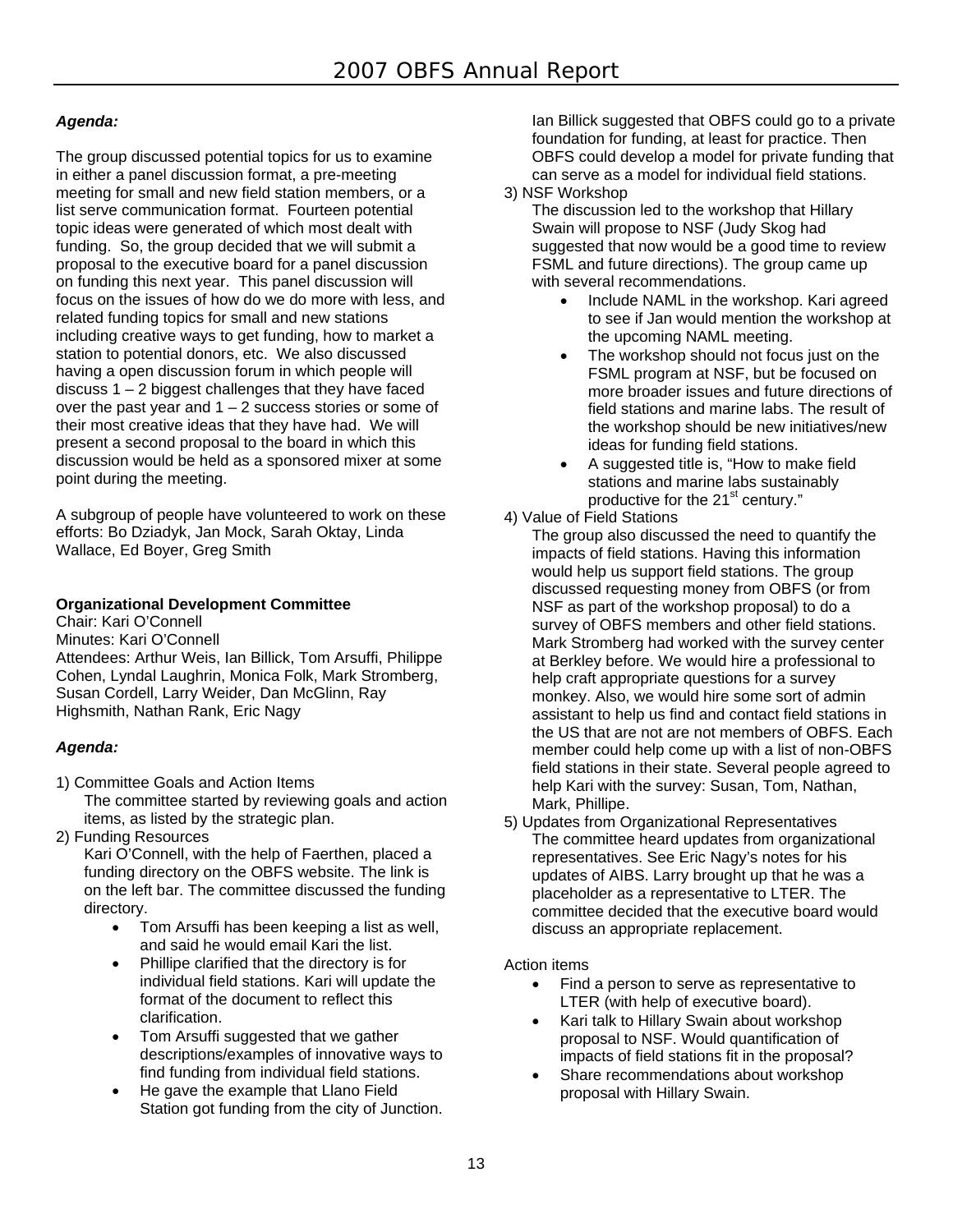Tom Arsuffi send Kari his list of funding opportunities. Kari work with Faerthen to update the website.

# $\bullet$

**Outreach Committee** 

Chair: Philippe Cohen Minutes: Deedra McClearn

Attendees: Ian Billick, Ray Highsmith, Kristy Anderson, Rob Anderson, Lyndal Laughrin, Violet Nakayama, Karie Slavik, Bohdan Dziadyk, Nina Consolatti, Monica Folk, Jeff Brown, Faerthen Felix, Mark Stromberg, Bill Schuster, Jeff Savino, Teresa Mourad, Jack Caldwell, Jerry Johnson, Bob Waide, Bill Michener, Hilary Swain, Nathan Rank, Deedra McClearn

*Agenda* – OBFS Brochure:

1) Introductory Remarks

The main questions are: What is a field station? Why are field stations important? The audience is the general public. The brochure must be eyecatching.

- 2) Goals of this brochure:
	- Helping to understand why field stations are important
	- Communicating important things about the environment
	- Emphasizing that field stations cut across scales but are strongly place-based
	- Showing people engaged in meaningful activities that public can identify with
- 3) Presentation
	- The brochure is presented in graphic format with text to support photos
	- Doesn't require a lot of reading
	- Designed to lead the way to forming a portal for the web site—for public in addition to members of OBFS
	- Public can't figure out how to work current web site
	- Not enough eye candy
	- Eliza Jewett hired to create new brochure

Today's meeting is to distribute initial format to get feel for brochure. Four copies of folded brochure and many flat copies passed out

- Philippe solicited photos and compelling stories. vignettes to highlight research. Got some response from members with photos. Not much response from members in writing text.
- Phillippe will seek out details about stories and contributions to add to brochure for next phase.
- Philippe: Any questions about what has been done so far or how go in future?
- Bo-is this the final version?
- Philippe—definitely not. Tone is probably what we want but contents are still open to modification. If you have comments, make specific comments about what you want. We

want to get comments at this meeting, address concerns at this meeting. Send out pdf soon with new comments after the meeting. Next year's meeting should then be final draft and then send to printers after next year's meeting. Doesn't want to slow things down because people aren't getting around to commenting. This is your chance to get engaged in the process.

- Think also about how this brochure might contribute to web site.
- Eliza: This is a work in progress. Lots of gray boxes that say "images to come." If there are images that you want to add, some of the text and photos are "place holder" versions. They aren't what will be used in the final version.
- Quickly go through different panels to get a sense of order.
- Cover and address multiple scales issue. Overview landscape scale, monitoring, a few images at different levels. Multiple habitats, multiple scales, draw people in.
- Comments: Sexy animal would be good on first page; also show something with teaching.

Questions: For images to come, are they already selected?

- Answer: No, nothing here is engraved in stone. Resolution is also an issue. Even if an image looks good on the web, it might not print up well.
- Eliza: First thing people will get to might be back cover, inside front panel. We tried to design a brochure that makes sense wherever you open it.
- Philippe: Far-reaching findings sections is the compelling stories part. Provide a sense of real expertise at field stations. What contributions came out of this work, something that people can identify with. Example: acid rain. That will be the well we dip into for putting this together.
- ESA member: This isn't really for members so much but for larger public.
- Philippe: We're trying to talk to people who know nothing about field stations. Usually at Jasper Ridge I have to go through a long spiel about what we do and how we fit into larger context just because people don't know what a field station is.
- ESA member: So, explain what FSML is and what OBFS is as an organization.
- Philippe: Right. We will eliminate virtually all acronyms from the brochure.

Question: So this text looks more like why field stations are important but you also need to explain what field stations are. Much more basic.

- Philippe: Right, people should feel free to help contribute text.
- Eliza: Back to the order people will see things on the brochure. Draw people in more with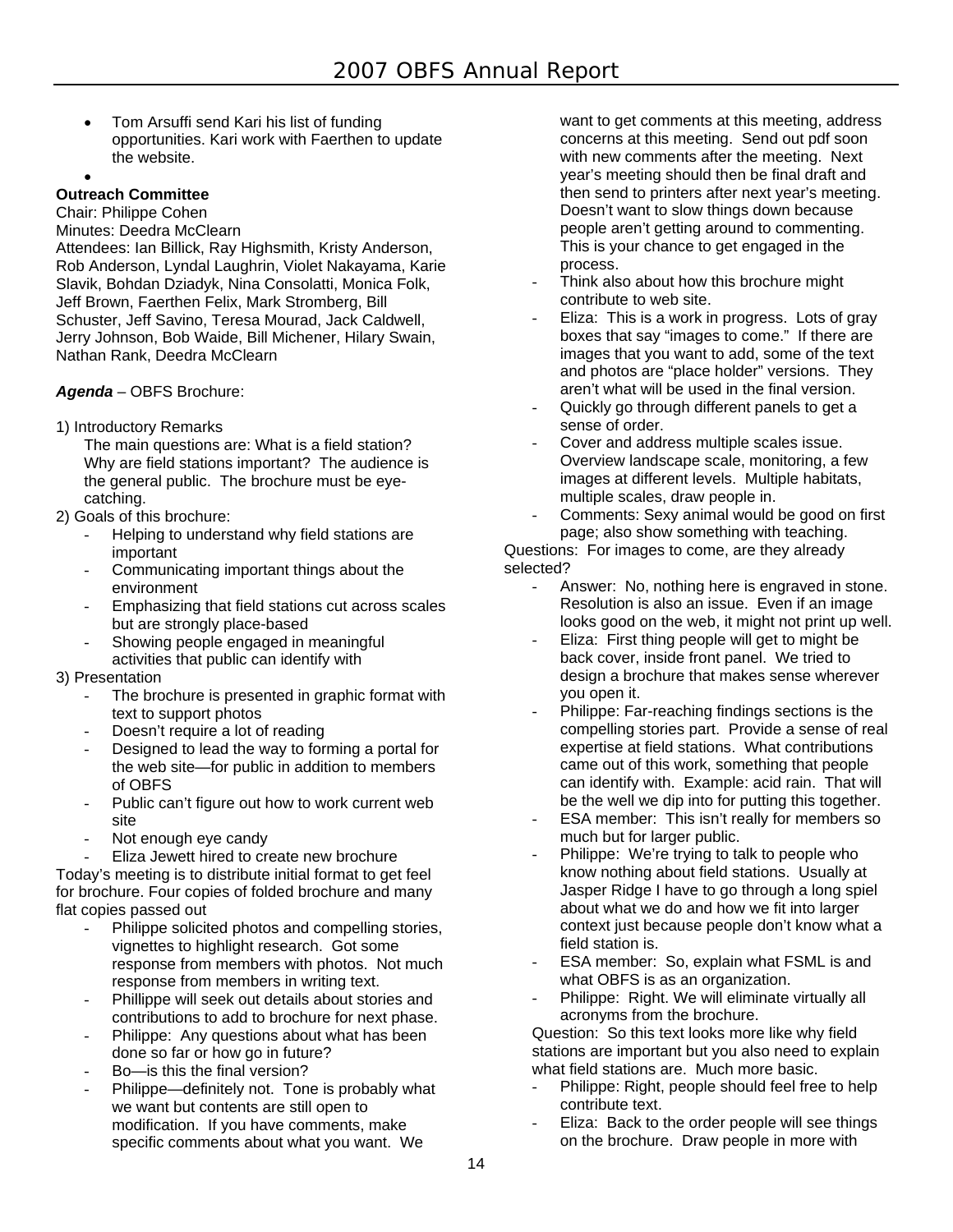specific stories that people might have had experience with. Radar, DDT, how field stations have already affected people.

- Then how can people get involved. Take courses, visit field stations. This should move people to look at the web site.
- Then the next step would be two sections: Get involved. Education. More space for education than for research. Text and photos that flows between panels. Text in paragraphs around photos. Captions for photos. Is this too much text? We can talk about this.
- Philippe: Before we finalize these photos we have to go back and get permission from people to publish photos. Need signed permission slip that says the people will allow their photo to be published.
- This should reflect entire range of field stations, not just California.
- Eliza: Trying to choose different habitats, different scales, different seasons.
- Comment: Have a photo of a face speaking providing testimonial. More direct.
- Philippe and Eliza: Good idea.
- Eliza: Is this the right length? Too short is bad, too long is bad.
- Philippe: Right now it's 10 panels. 12 panels would be probably too long, 8 too short.
- Question: Is the cost really different?
- Philippe: Trying not to focus on cost. First decide whether product is what we want and then deal with cost.

Question: Thinking about life expectancy? How long will it be good as a brochure.

- Philippe: We're thinking about a five year horizon. Probably after that we would reorganize everything. This is the business card of field stations. Probably the web will take over much of this brochure function after a while. Also if there are "extra" compelling stories that don't fit onto the brochure, we'll put them on the web site.
- Mark: How about a logo?
- Philippe: Yes, but we need a new logo. The one we have isn't compelling enough to put on the brochure.
- Hilary: If a list of field stations is too much, how about putting in a map with dots showing where all the stations are. This makes a big impact. People say, "There's a field station in my state, or in my area."
- Phillppe: Concern about scale. Map will take up a lot of space if it is good enough resolution.
- Lots of animated discussion.
- Comment: Make an easy way for people to make the link between the big idea and a station that is near them. Make the point that there's a

field station nearby and a family could go there on the weekend and do an owl walk.

- Phillppe: Could do that on the panel that says "get involved." That would be the place where people could make that link.
- Comment: Say something like "90% of Americans live within an hour of a field station."
- Comment: But don't forget that we're not just US and 50 states.
- Philippe: That's the problem. If we have a big world map, then it'll look to US dominated.
- Comment: But what is our audience? Isn't it mostly North America?
- Philippe: Next year this time we'll do final tweaks but no redesigning.
- Eliza: How do people feel about the general look?
- Comments: Looks good. Two panel matches are great. Good bite-sized chunks. Opens up well. Far-reaching findings section good to answer somebody who says, "What does this mean to me?" Make sure you don't chop people's bodies off in a fold. Good way the photos draw your eyes in different ways. Good layout. Need some text on embedded sensor networks.
- Philippe: We tried to eliminate photos of butts and backs. If you show people, you want to show them doing things. Not standing there, posing and smiling. Tricky part will be to show science things (like embedded sensors) that don't "geek out" the audience.
- Comment: How about a good nature photo that shows a little sensor in the foreground.
- Mark: With photos that show clothes, it looks dated quickly.
- Comment: So people have to be naked?
- Mark: No, show hands, faces, nothing that dates the person.
- Comment: How about getting a version printed in Spanish?
- Comment: Going to address diversity issues in photos? If we're trying to encourage young people from different groups, need to have photos of other groups.
- Hilary: Mission statement doesn't give a sense of field stations have field work. Why don't we do a better mission statement and explain what scales we're working on?
- Philippe: Text is all just filler right now.
- Hilary: But we actually need a good mission statement. You can't have a filler mission statement.
- Jan: I agree with Hilary. This is an important piece.
- Hilary: Why don't we drop the whole mission statement thing in the brochure? The goal of the brochure is not the same as the goal of OBFS.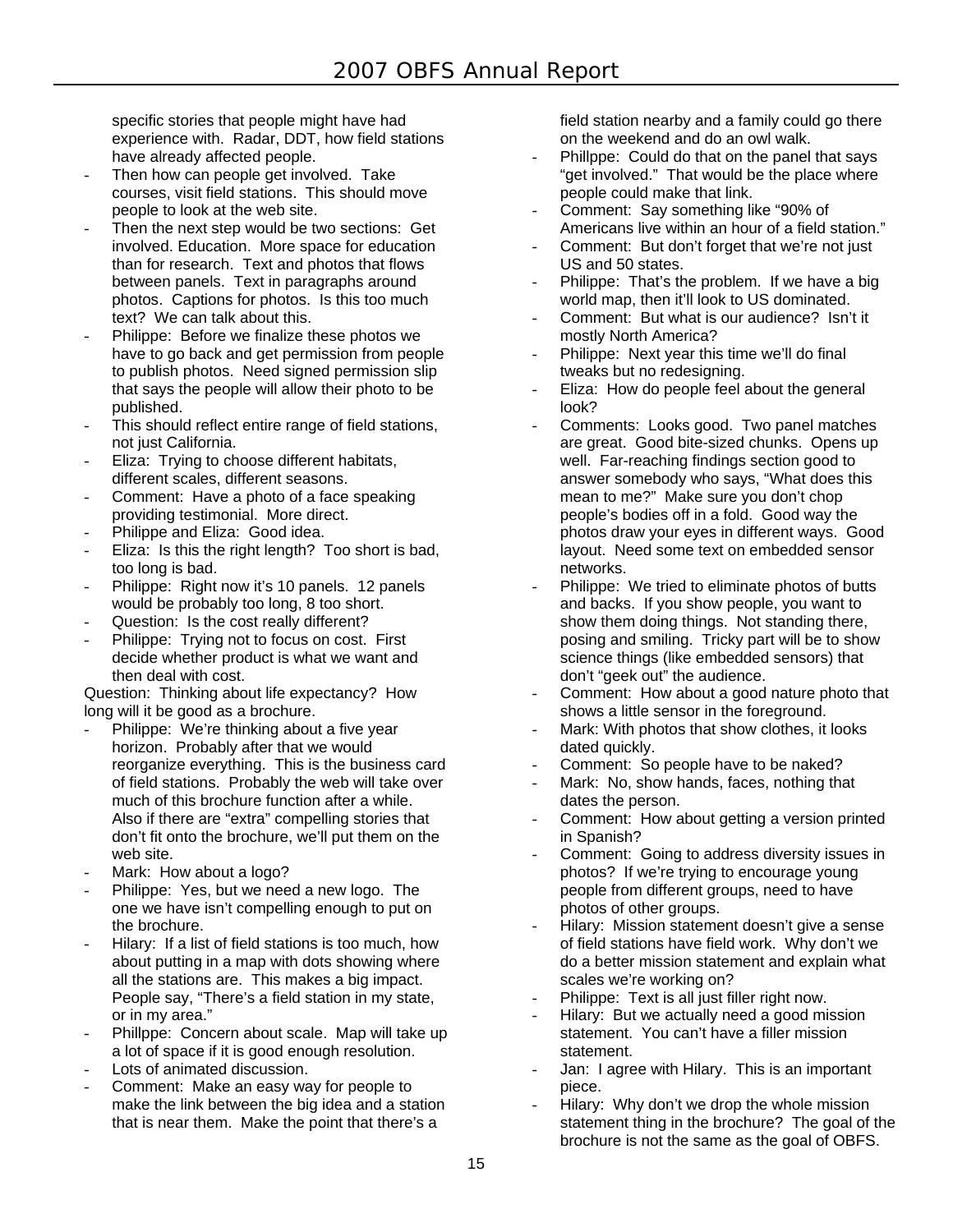We need to communicate to people what field stations are and why they're important. They don't need to know what the mission of OBFS is.

- Phillppe: So far text is all filler except for the education section.
- Mark read mission statement. Not really what we're trying to communicate to the public.
- Comment: Some parts in the center looks too busy. My eyes don't know where to look.
- Some comments about background in grid paper, moving text around, reducing number of vignettes.
- lan: Someone said, "All the newsletters we get look exactly the same." The field station ones can be different because they have more text or look different. People expect scientists to be a little geeky. Don't need to have lots of blank spaces. But also need to have organizing themes without being overwhelming.
- Philippe: It's difficult to create good tag lines. How about a transformative figure / drawings? Something that starts out as a hummingbird and morphs into a watershed, etc.
- Comment: Tunnel down into research stories. Maybe instead of individual stories, make it more in terms of themes. Maybe identify four themes: biomedical, monitoring, etc. Broader impacts of research at field stations. Situation examples within the themes.
- Eliza: But we're trying to highlight the specific examples.
- Discussion of themes and examples, how that could be organized. Add an example from teaching so they're not just examples from research. Example from talk last night where

test scores of school children actually were improved from having a field station experience.

- Eliza: How do you feel about size? Photos too small, text to small?
- Philippe: Things always look a little different on the screen and printed out. When you get the final draft, please try printing it out so you get a sense of how it will really look. Go to Kinko's or someplace like that to print the full size to get a good feel for it.
- Text sarif, captions sans sarif.
- Comment: This size I don't have to put my reading glasses.
- Philippe: This is what we're aiming for.
- Jan: Captions under picture are a bit small in print size. Like under the radar picture. Images need to be recognizable maybe, so you don't even need a caption.
- Bo: Traditional logo not here. Are we going to change it?
- Philippe: First order of business is to make a brochure for our broad audience. Our logo won't make a statement to anybody but us. We have limited space. At some level you have to trust us to make as good a use of every square inch.
- Comment: Too choppy in the middle. All the photos are the same size. Front and back covers great. Expand far-reaching findings.
- Comment: Middle part looks scientific but still accessible. Public will say, "Things aren't as weird as I thought they would be."
- Philippe: We want to encourage people to go from the brochure to the web site and look for field stations in their own area.

# End of Meeting

# **2007 Annual Meeting Exit Survey Llanos River Field Station 13-16 September 2007**

In an effort to help the Annual Meeting Committee assess the success of this year's meeting and to make sure that the annual meeting continues to meet the needs of our membership, we ask you to take a few minutes to fill out the following meeting exit survey. Your input is greatly appreciated. Thanks!

# **1.) Please rank the following informational sessions with respect to the usefulness of**

**the information provided during each session, and how often this topic should be addressed at OBFS Meetings. NOTE: Results based on N = 21 surveys returned.**

# **NSF Discussion Panel: FSML Update, Education & CyberInfrastructureLinks**

[71.4%] Useful; [23.8%]; Somewhat useful; [4.8%] Not very useful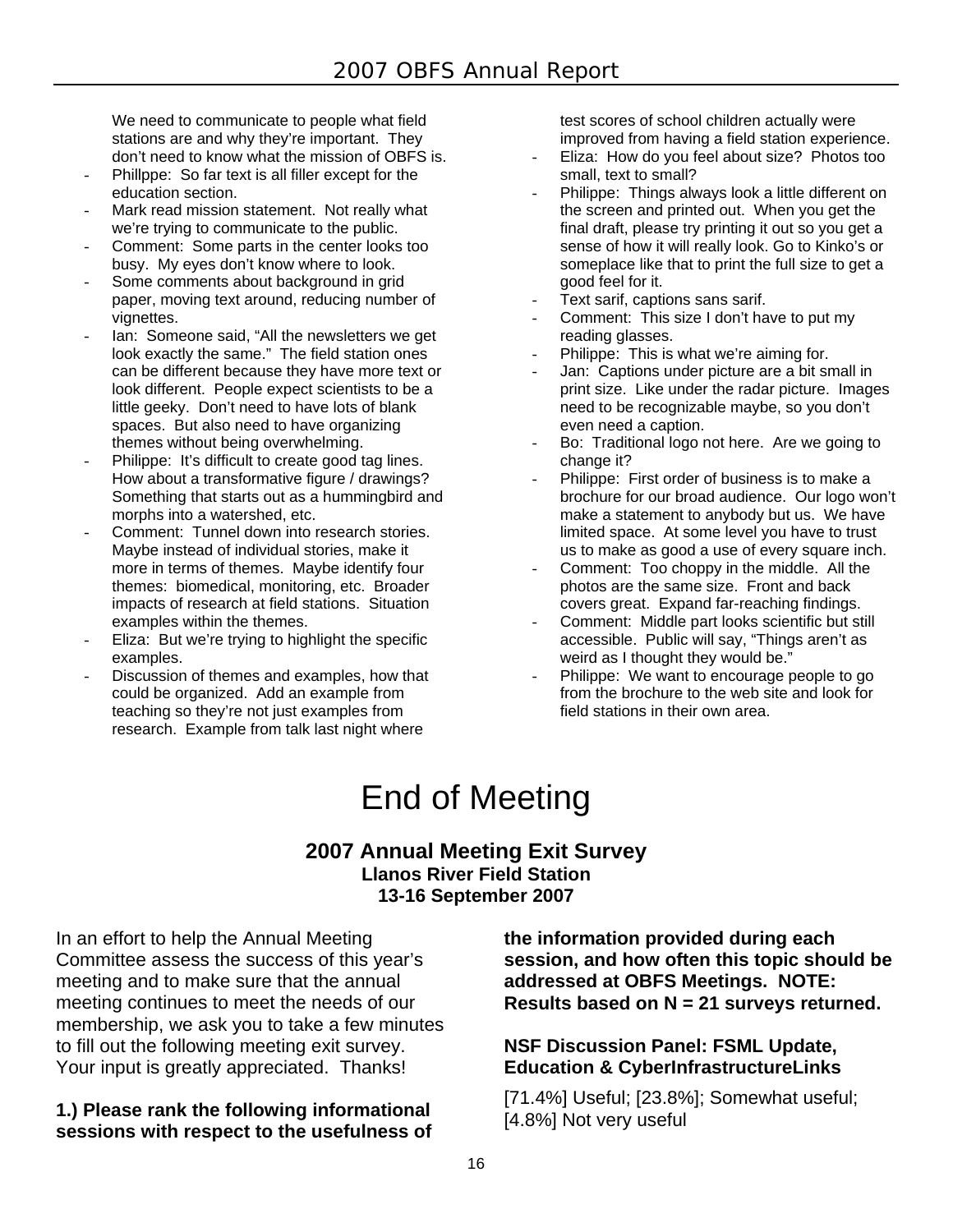[**71.4%** ] Yearly [28.6%] Occasionally [ ] Rarely; [ ] Once was enough

# **How to write a competitive FSML proposal?**

[**66.7%** ] Useful; [33.3% ] Somewhat useful; [ ] Not very useful

[**61.9%** ] Yearly; [38.1% ] Occasionally; [ ] Rarely; [ ] Once was enough

# **LTER-OBFS: How to build stronger ties**

[47.6%] Useful; [42.9%] Somewhat useful; [9.5%] Not very useful

[23.8% ] Yearly; [**61.9%**] Occasionally; [9.5%] Rarely; [ 4.8%] Once was enough

# **Education at FSMLs**

[**66.7%** ] Useful; [28.6%] Somewhat useful; [4.7%] Not very useful

[47.6%] Yearly; [52.4%] Occasionally; [ ] Rarely; [ ] Once was enough

# **Database Management**

[**81.0%**] Useful; [19.0%] Somewhat useful; [ ] Not very useful

[**66.7%**] Yearly; [33.3%] Occasionally; [ ] Rarely; [ ] Once was enough

Please feel free to add comments about specific sessions.

*The database management session received lots of positive feedback.*

# **2.) Please suggest additional informational sessions that you would like to see at future meetings, and suggest how frequently these topics should be included in the agenda.** *We are serious about wanting your feedback on this!*

o *More database management sessions for future meetings (i.e. ask Ian to present again on broader concept of data/info at field stations).* 

- o *Keep new attendee session and add brief overview of the history of OBFS. (multiple responses)*
- o *Less on "big issues" (i.e. LTER, NEON, NSF) and more on real issues faced by field stations (i.e. operations, etc…).*
- o *Need more time on updating OBFS website and station links.*
- o *Set up a "mentoring"/partnering program between established stations and new/developing stations.*
- o *Session on ethics and data sharing.*
- o *Citizen science/citizen education.*
- o *Several mentioned wanting a "small field station" session.*
- o *Green building session (not an overview, but a session devoted to specific topics – e.g. windows, specs, coatings, etc…).*
- o *Brain-storming session about establishing stronger ties among field stations.*
- o *More "nuts-n-bolts" sessions (e.g. how to set-up a K-12 program without much \$\$\$; or a session on seeking funding).*
- o *Include a session on non-government funding sources such as private foundations with lists of email addresses; offer this every 3-4 years.*
- o *Hold a session on boosting enrollments of field station courses: how to recruit students?*
- o *Actual proposal planning workshop to determine what would be key collaborative proposals and start to design it at the meeting.*

**3.) For each of the following aspects of the annual meeting, please indicate whether the time allocated was appropriate**. If you marked "too long" or "too short", indicate under the "Adjust Time" column how we should reallocate the time for future meetings (e.g. "too long, Adj. time by 30 min.").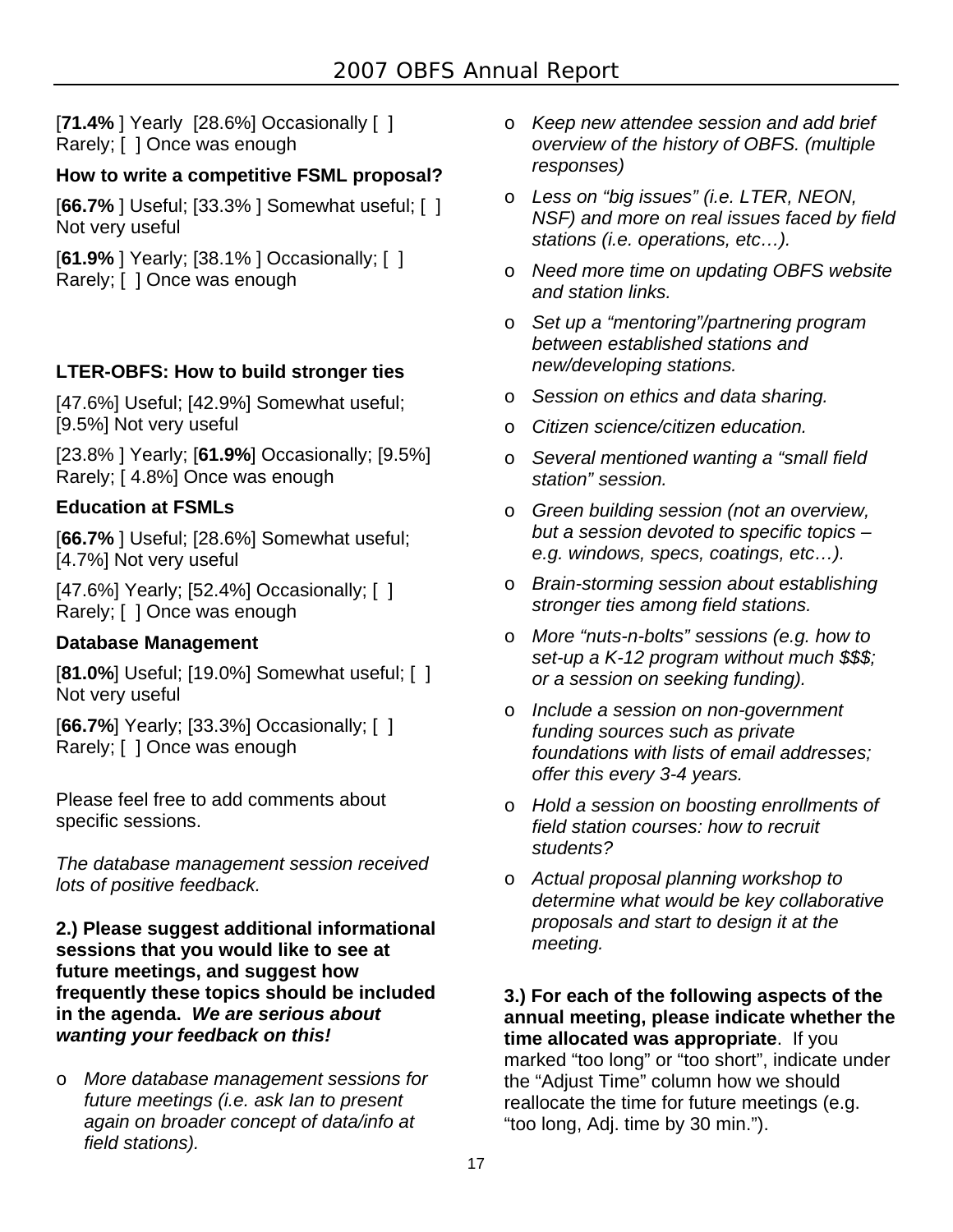# **New Station Intros/What's new at your**

**station session:** [4.8%] Too long; [**95.2%**] Just right; [0] Too short; Adj. 15 min

**Field trips:** [9.5%] Too long; [**85.7%**] Just right; [4.8%] Too short; Adj. time 1-2 hrs

**Panel discussions:** [35.0%] Too long; [**60.0%**] Just right; [5.0%] Too short; Adj. 20-30min

**Annual Updates (e.g. FSML):** [9.5%] Too long; [**85.7%**] Just right; [4.8% ] Too short; Adj. time 20-30 min

**Committee meetings and reports:** [9.5%] Too long; [**85.7%**] Just right; [4.8%] Too short; [] Adj. time

# **OBFS (plenary) business sessions:**

 [10.0%] Too long; [**85.0%**] Just right; [5.0%] Too short; [\_] Adj. time

**Informal "networking" time:** [4.8%] Too long; [**71.4%**] Just right; [23.8%] Too short; Adj. time 1-2 hr

# 4.) **Did you find the**

**Committee/Subcommittee Meetings that you attended to be well organized and worth your time?**

| Governance                  | $[1]$ yes  | $\lfloor$ no         |
|-----------------------------|------------|----------------------|
| <b>Member Support</b>       | $[2]$ yes  | $\lfloor$ no         |
| International               | $[3]$ yes  | $[3]$ no             |
| <b>Small Field Stations</b> | $[7]$ yes  | $\lfloor$ no         |
| <b>Diversity</b>            | $[5]$ yes  | $\lfloor$ no         |
| Organizational              |            |                      |
| Development                 | $[5]$ yes  | $\lfloor$ ] no       |
| Outreach                    | $[10]$ yes | $\lceil$ $\rceil$ no |

If, "no", please make specific recommendations to improve on these committee meetings.

*Need better organization (especially international committee). Need to appoint chair of international committee.* 

**5.) Please provide any additional specific comments that might help us in organizing future meetings.** 

- *Have a poster session with detailed station profiles.*
- *Double-side (print) all hand-outs to save on paper.*
- *Have labeled recycling bins (cans, glass, paper). (multiple responses)*
- *Need clear definitions of committees "duties/charges" posted ahead of time with clear agendas. Also, indicate that these are "business meetings" so that new folks know this ahead of time. Seemed that some folks were looking for Q & A sessions during these committee meetings.*
- *Panel on citizen science/citizen outreach.*
- *More "nuts-n-bolts" sessions like the database management (maybe 2 hrs, split 1 hr each day).*
- *Great job on Friday afternoon downtime. (multiple responses)*
- *Keep new station/attendee session (track to see if it makes a difference).*
- *Keep annual diversity award.*
- *Come up with ways to continue to decrease the meeting's carbon footprint.*
- *May be a meeting theme (this person thought this year's balance was great).*
- *It would be best to have Sunday morning's session start no earlier than 9 am.*
- *Make sure that new members/attendees are notified clearly either on the website for the meeting or on the meeting registration forms that they can bring (up to 10) slides to show at the meeting.*
- *A comment was made about making sure that on the field trips, proper guides are used (e.g. kayaking).*
- *Need to make more of concerted effort to get field stations from outside the*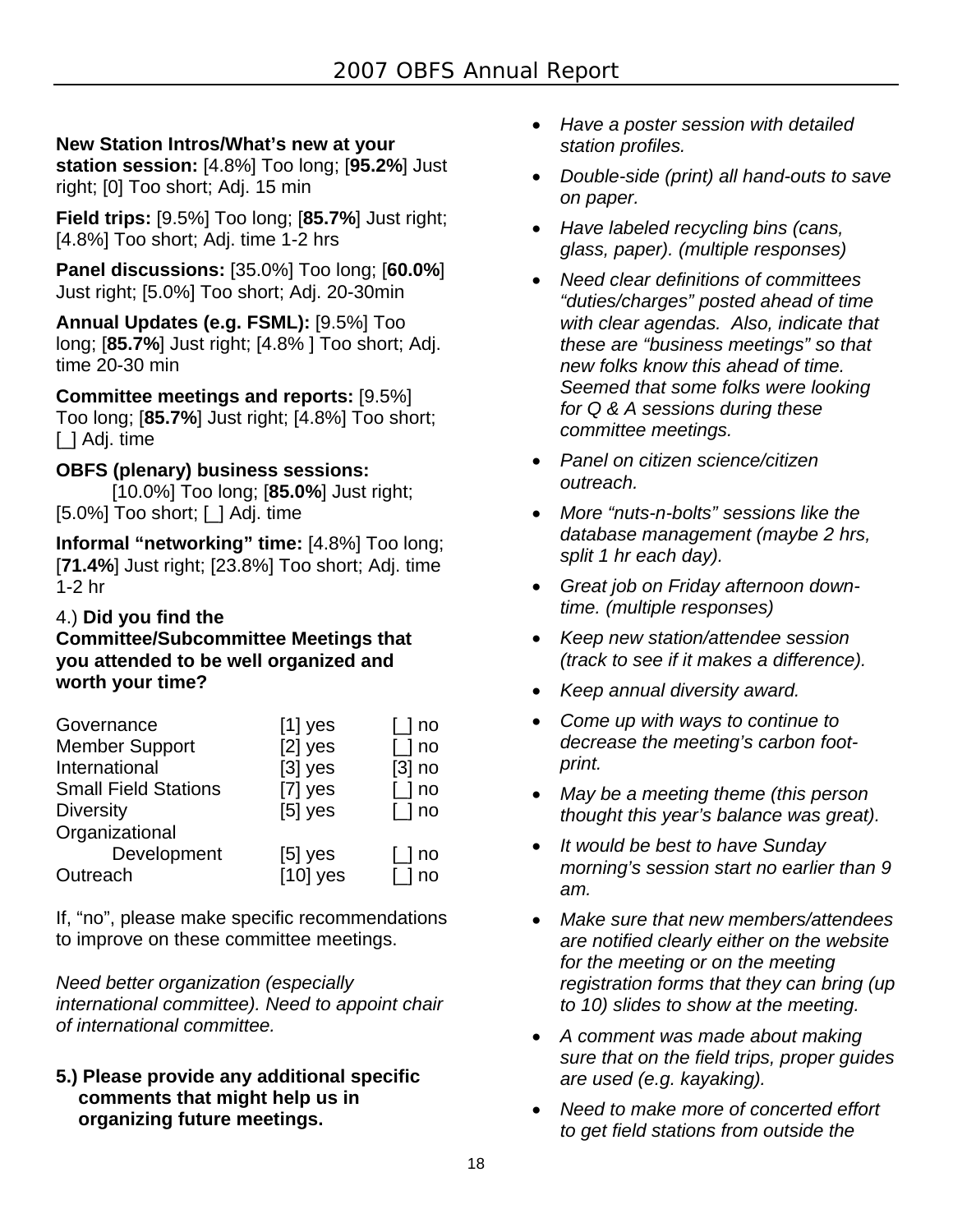| U.S. to attend the meeting. Evidently<br>we hope to address this at La Selva in<br>2009.  | comment out, but for transparency I left<br>it in. LJW) |                 |
|-------------------------------------------------------------------------------------------|---------------------------------------------------------|-----------------|
| Keep Larry in-charge of the meeting<br>$\bullet$<br>agenda. (I thought about editing this | <b>Need stronger coffee.</b>                            |                 |
| <b>OBFS Financial Report 2006-2007</b>                                                    |                                                         |                 |
| <b>I. Operating Funds</b>                                                                 |                                                         |                 |
|                                                                                           | <b>Actual</b>                                           | <b>Budgeted</b> |
| Previous Balance Aug 31, 2006:<br>(\$27,610.69 in CDs; \$9,838.72 in checking account)    | \$44,463.52                                             |                 |
| Income:                                                                                   |                                                         |                 |
| Membership dues                                                                           | \$18,765.73                                             | \$19,500.00     |
| Interest (CDs, checking)                                                                  | \$1,523.33                                              | \$500.00        |
| Reimbursements                                                                            | \$0.00                                                  | \$2,000.00      |
| <b>Selzer Fund</b>                                                                        | \$675.00                                                |                 |
| <b>Total Income:</b>                                                                      | \$20,964.06                                             | \$22,000.00     |
| <b>Expenses:</b>                                                                          |                                                         |                 |
| <b>Regular Operating Expenses</b>                                                         |                                                         |                 |
| AIBS dues and public policy initiative                                                    | \$2,695.00                                              | \$2,695.00      |
| Bank charge                                                                               | \$0.00                                                  | \$30.00         |
| Missouri corporation registration                                                         | \$0.00                                                  | \$10.00         |
| <b>Travel OBFS committee</b>                                                              | \$806.58                                                | \$3,000.00      |
| Congressional visits day                                                                  | \$4,462.29                                              | \$6,000.00      |
| OBFS traveling exhibit shipping                                                           |                                                         | \$700.00        |
| Shipping                                                                                  | \$157.80                                                |                 |
| <b>Brochure</b>                                                                           |                                                         |                 |
| Field studies poster                                                                      | \$3,948.09                                              | \$4,000.00      |
| Office and website                                                                        |                                                         |                 |
| Treasurer support and supplies                                                            | \$1,800.00                                              | \$1,800.00      |
| Secretarial and database support                                                          | \$500.00                                                | \$500.00        |
| <b>Supplies</b>                                                                           | \$0.00                                                  | \$0.00          |
| Website editing charges                                                                   | \$1,000.00                                              | \$1,000.00      |
| Database project with LTER<br><b>IOBFS</b>                                                | \$0.00                                                  | \$0.00          |
| Office and website                                                                        | \$1,000.00                                              | \$1,000.00      |
|                                                                                           | \$0.00                                                  | \$0.00          |
| <b>Strategic Planning</b><br><b>Newsletter</b>                                            | \$0.00                                                  | \$1,000.00      |
| <b>Committee Expenses</b>                                                                 |                                                         |                 |
| <b>Small Field Stations</b>                                                               | \$0.00                                                  | \$500.00        |
|                                                                                           |                                                         |                 |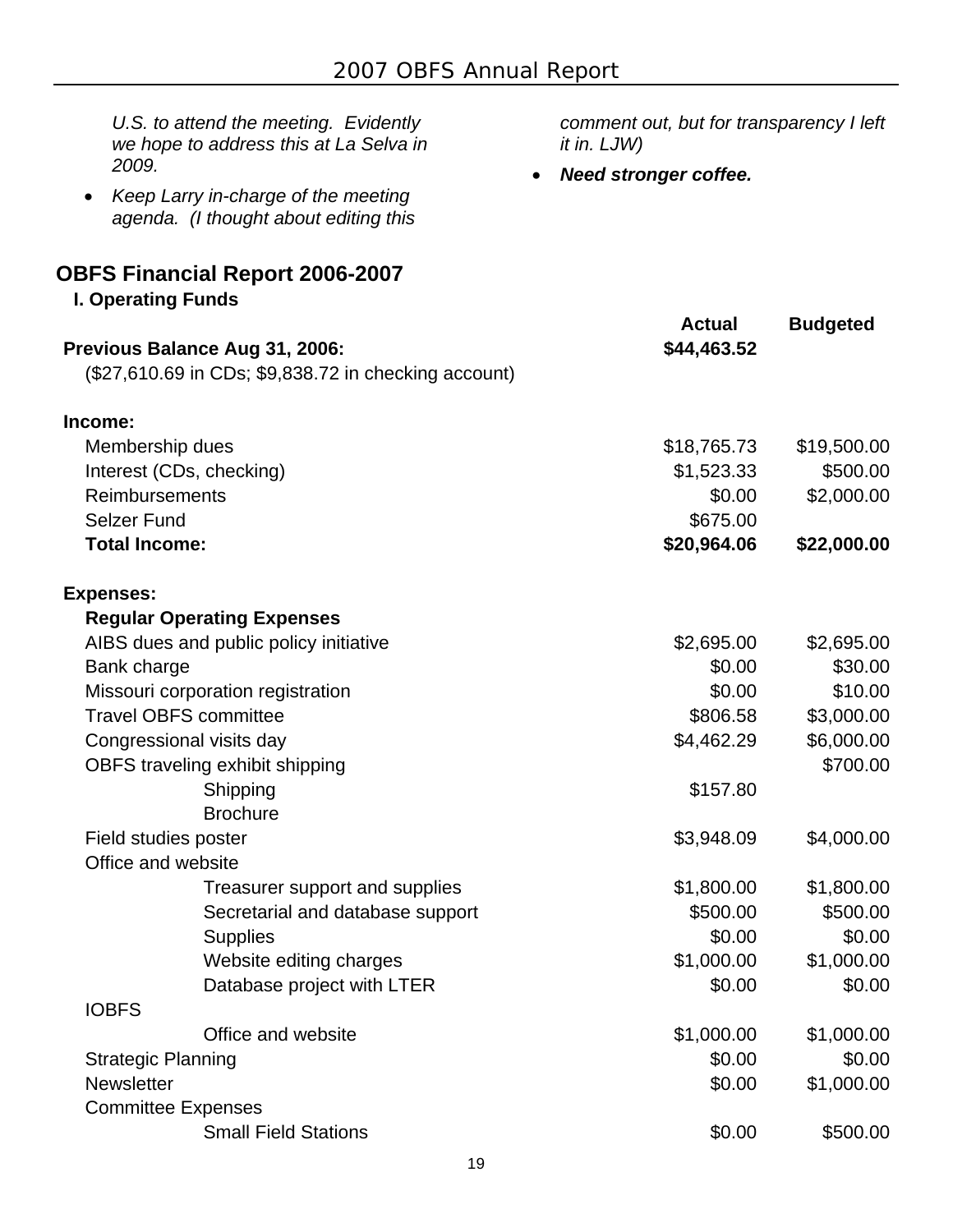| Governance                                              | \$0.00           | \$500.00         |
|---------------------------------------------------------|------------------|------------------|
| Development                                             | \$0.00           | \$500.00         |
| <b>Diversity</b>                                        | \$0.00           | \$500.00         |
| <b>Program Committee</b>                                | \$0.00           | \$500.00         |
| International                                           | \$0.00           | \$500.00         |
| <b>Member Support</b>                                   | \$0.00           | \$500.00         |
| Networking                                              | \$0.00           | \$500.00         |
| Outreach                                                | \$0.00           | \$500.00         |
| <b>Subtotal Regular Operating Expenses</b>              | \$16,369.76      | \$26,235.00      |
| <b>Committee Proposals Contingent Upon Review by EB</b> | \$6,446.20       | \$16,000.00      |
| <b>Total Expenses:</b>                                  | \$22,815.96      | \$42,235.00      |
| <b>Transfer to Restricted Fund:</b>                     | \$0.00           | \$0.00           |
| <b>Balance August 31, 2007</b>                          | \$45,168.38      |                  |
| <b>Fund</b>                                             |                  |                  |
| <b>Holdings</b><br><b>Investments - CDs:</b>            | <b>August 07</b> | <b>August 06</b> |
| 211125<br>3.94% (4.00% yield), 12 mos. due 11/01/06     | \$7,600.27       | \$7,237.59       |
| 211242<br>4.28% (4.35% yield), 12 mos due 1/28/07       | \$4,421.14       | \$4,216.78       |
| 211243 4.28% (4.35% yield), 12 mos due 2/02/06          | \$6,619.82       | \$6,313.82       |
| 3.94% (4.00% yield), 12 mos, due 9/15/06<br>212240      | \$6,743.82       | \$6,422.02       |
| 3.94% (4.00% yield), 6 mos, due 3/25/07<br>614444       | \$4,581.78       | \$4,379.29       |
| <b>Checking Account:</b>                                | \$15,201.55      | \$15,894.02      |
|                                                         |                  |                  |
| <b>II. Restricted Funds</b>                             |                  |                  |
| <b>Previous Restricted Fund Balance Aug 31, 2006:</b>   |                  | \$63,596.59      |
| <b>Contributions:</b>                                   |                  |                  |
| <b>Transfer from Operating Funds</b>                    |                  | \$0.00           |
| Auction proceeds                                        |                  | \$5,593.00       |
| <b>Donations</b>                                        |                  | \$0.00           |
| Citizens mutual fund                                    |                  | \$8,689.48       |
| <b>Total Contributions:</b>                             |                  | \$14,282.48      |
| <b>Expenses:</b>                                        |                  | \$0.00           |
| Restricted Fund Balance Aug 31, 2007:                   |                  | \$77,879.07      |
|                                                         |                  |                  |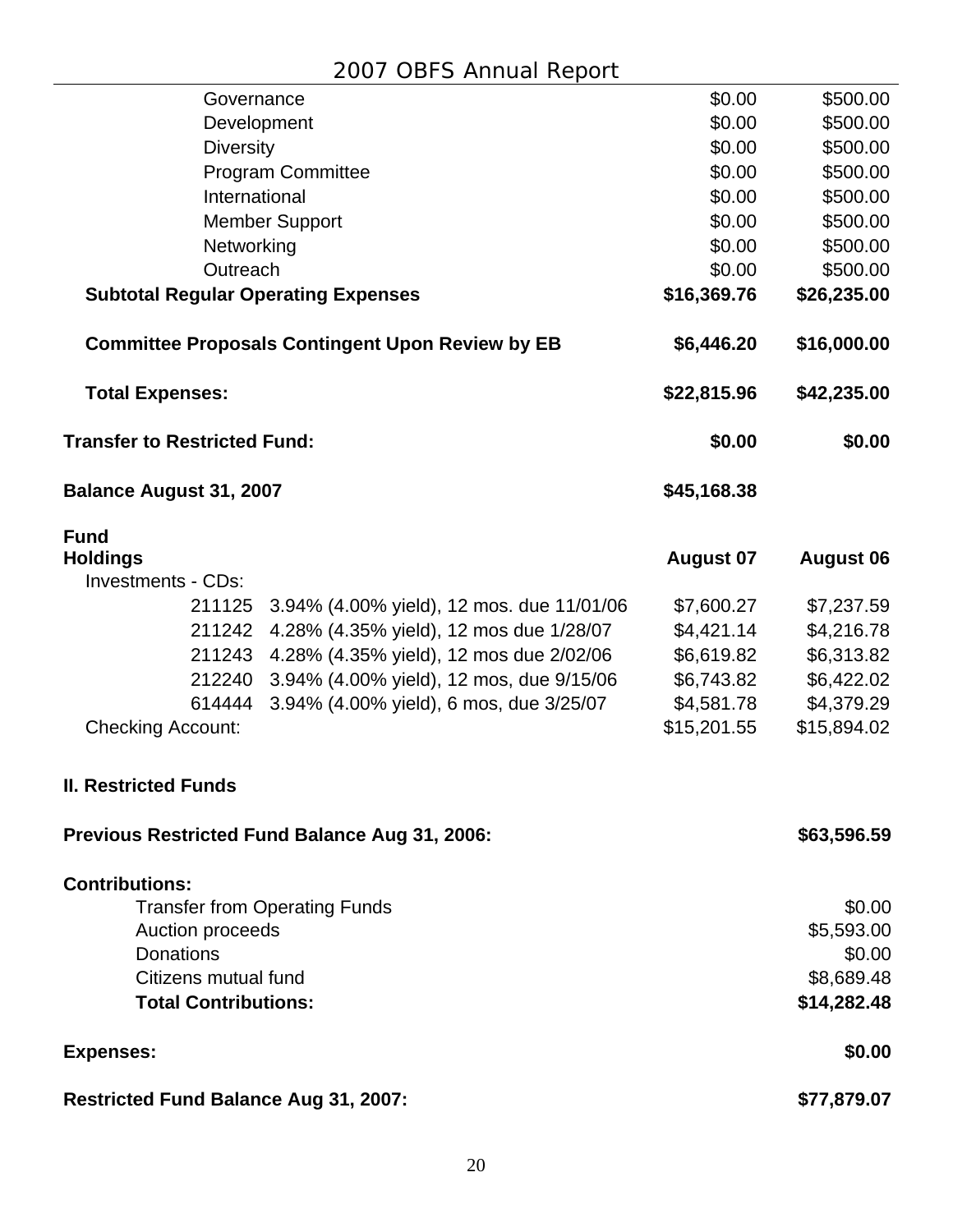# **Fund Holdings**

| <b>Investments - Citizens Mutual Fund:</b>       |             |
|--------------------------------------------------|-------------|
| Core Growth Fund (2102.357 shares @ \$22.54)     | \$47,387.13 |
| Emerging Growth Fund (1438.188 shares @ \$18.25) | \$26,246.93 |
| <b>OBFS Checking Account:</b>                    | \$4,245.01  |
|                                                  |             |

# ANNUAL AUCTION INCOME BY YEAR



# **III. OBFS Proposed Operating Budget 2006-07**

# **Operating Fund Balance August 31, 2007 \$45,168.00**

# **Income:**

**Membership dues**  $$20,000.00$ **Interest (CDs, checking)**  $$500.00$ **Reimbursements** \$0.00 Selzer Fund

**Proposed 07-08**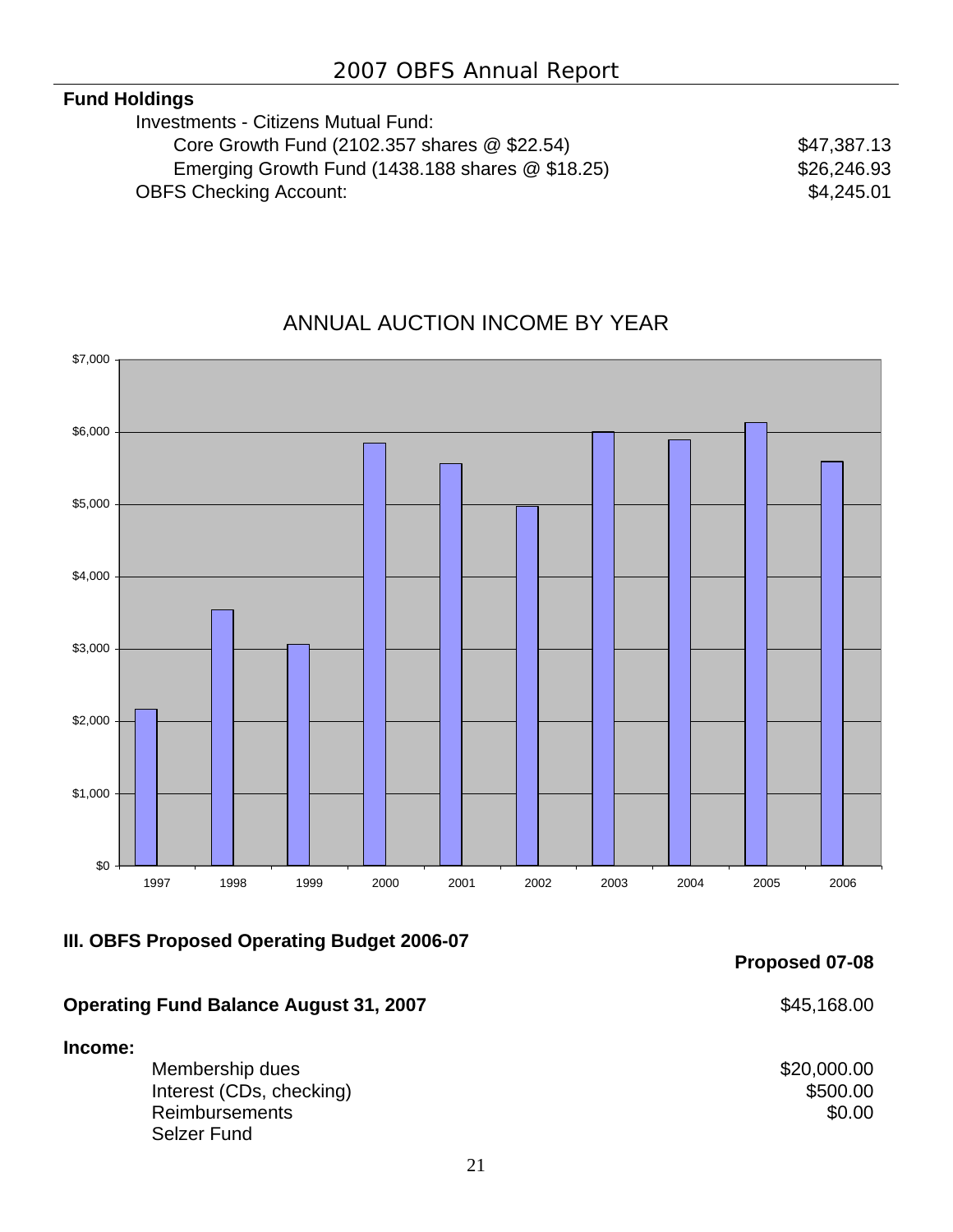| <b>Total Income:</b>                             | \$20,500.00   |
|--------------------------------------------------|---------------|
| <b>Expenses:</b>                                 |               |
| <b>Regular Operating Expenses</b>                |               |
| AIBS dues and public policy initiative           | \$2,695.00    |
| Bank charge                                      | \$30.00       |
| Missouri corporation registration                | \$10.00       |
| <b>Travel OBFS committee</b>                     | \$3,000.00    |
| Congressional visits day                         | \$6,000.00    |
| <b>OBFS</b> traveling exhibit                    | \$700.00      |
| shipping                                         |               |
| brochure                                         |               |
| Field studies poster                             | \$4,000.00    |
| Office and website                               |               |
| Treasurer support and supplies                   | \$1,800.00    |
| Secretarial and database support                 | \$500.00      |
| <b>Supplies</b>                                  | \$0.00        |
| Website editing charges                          | \$1,000.00    |
| Database project with LTER                       | \$0.00        |
| <b>IOBFS</b>                                     |               |
| Office and website                               | \$1,000.00    |
| <b>Strategic Planning</b>                        | \$0.00        |
| <b>Newsletter</b>                                | \$300.00      |
| <b>Committee Expenses</b>                        |               |
| Governance                                       | \$500.00      |
| <b>Annual Meeting</b>                            | \$500.00      |
| <b>Member Support</b>                            | \$500.00      |
| <b>Common Interests</b>                          |               |
| <b>Diversity</b>                                 | \$500.00      |
| International                                    | \$500.00      |
| <b>Small Field Stations</b>                      | \$500.00      |
| <b>Organizational Development</b>                | \$500.00      |
| Outreach                                         | \$500.00      |
| Website                                          | \$500.00      |
| <b>Subtotal Regular Operating Expenses</b>       | \$25,535.00   |
| <b>Committee Proposals Contingent Upon</b>       |               |
| <b>Review by EB</b>                              | \$13,250.00   |
| <b>Total Expenses:</b>                           | \$38,785.00   |
| <b>Transfer to Restricted Fund:</b>              | \$0.00        |
| <b>Net Gain/Loss</b>                             | $-$18,285.00$ |
| Projected Operating Fund Balance August 31, 2007 | \$26,883.00   |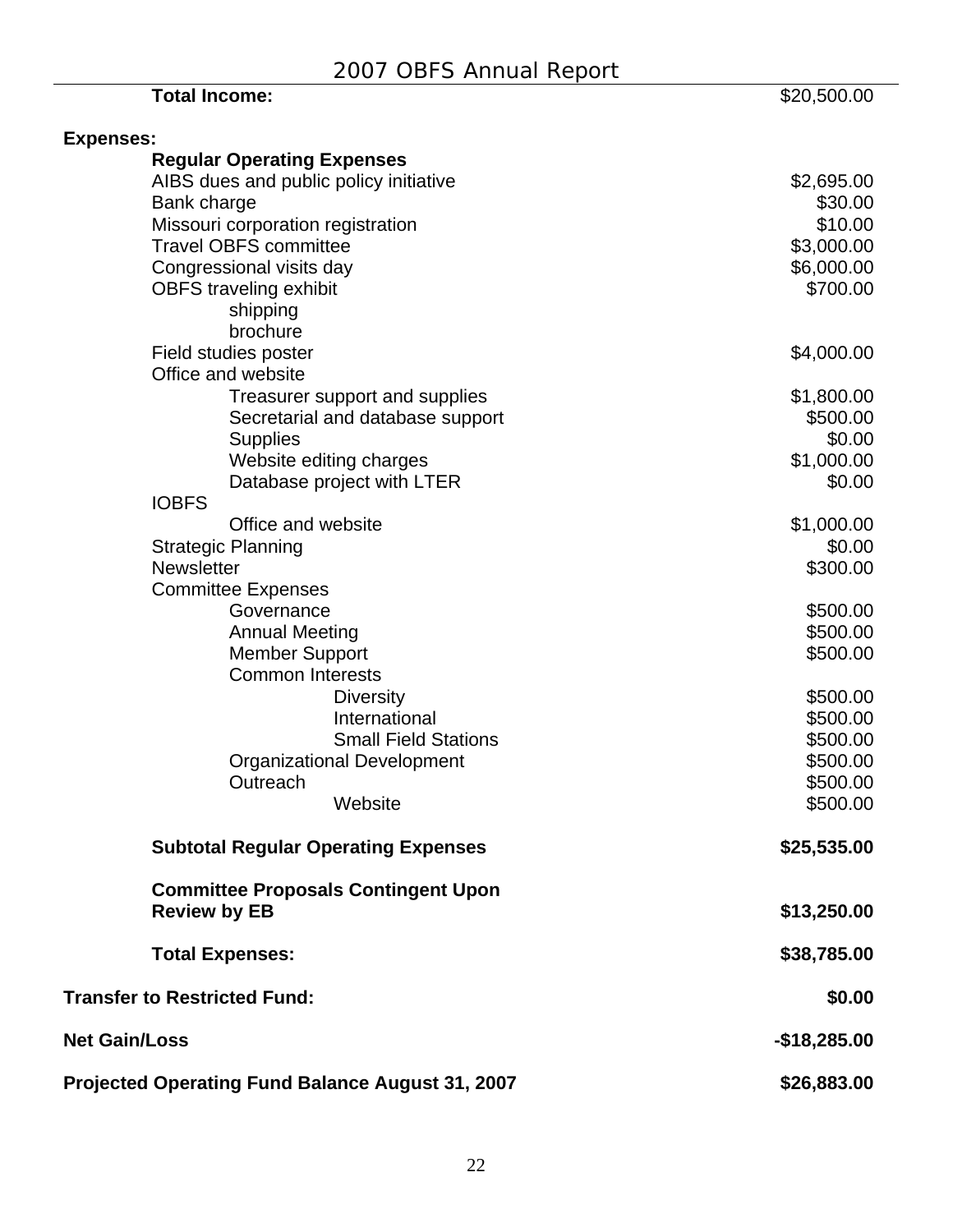# Organization of Biological Field Stations

# **ANNUAL MEETING SEPTEMBER 12-16, 2007 PARTICIPANT LIST**

# **Llano River Field Station, Texas Tech University at Junction**

# **Anderson, Kristy**

YOUTH PROGRAMS **COORDINATOR** CEDAR POINT BIOLOGICAL **STATION** 170 CEDAR POINT RD OGALLALA NE 69153

# **Anderson, Robert**

ASSOCIATE DIRECTOR, CEDAR POINT BIO STA UNIVERSITY OF NEBRASKA 348 MANTER HALL UNL LINCOLN NE 68588-0118

# **Billick, Ian**

PO 519 CRESTED BUTTE CO 81224

# **Boucher, Virginia**

RESERVE DIRECTOR UC DAVIS JMIE/NRS THE BARN UC DAVIS ONE SHIELDS AVE DAVIS CA 95616

# **Boyer, Edward**

606 MORRELL PRESCOTT AZ 86301

# **Brown, Jeff**

STATION MANAGER UNIVERSITY OF CALIFORNIA, BERKELEY SAGEHEN CREEK FIELD **STATION** PO BOX 939 11616 SAGEHEN ROAD TRUCKEE CA 96160-0939 **Caldwell, Jack**  OPERATIONS MANAGER BLACK ROCK FOREST **CONSORTIUM** 129 CONTINENTAL ROAD

**Campbell, David**  PROGRAM DIRECTOR NATIONAL SCIENCE FOUNDATION EHR/DRL SUITE 885 4201 WILSON BLVD ARLINGTON VA 22230

CORNWALL NY 12518

**Cohen, Philippe S.**  ADMINISTRATIVE DIRECTOR STANFORD UNIVERSITY JASPER RIDGE BIOLOGICAL PRESERVE GILBERT 109 STANFORD CA 94305-5020

**Connors, Peter**  PO BOX 1015 BODEGA BAY CA 94923

**Consolatti, Nina**  FACILITIES COORDINATOR MICHIGAN STATE UNIVERSITY KELLOGG BIOLOGICAL **STATION** 3700 EAST GULL LAKE DRIVE HICKORY CORNERS MI 49060

**Cordell, Susan**  RESEARCH ECOLOGIST USDA FOREST SERVICE 60 NOWELO STREET

HILO HI 96720

**Dodge, William**  P. O. BOX 546 SILVERTON CO 81433

**Dziadyk, Bohdan**  PROF BIOLOGY & DIRECTOR FIELD STATIONS AUGUSTANA COLLEGE 639 38TH STREET ROCK ISLAND IL 61201

# **Felix, Faerthen**

ASST. MANAGER UNIVERSITY OF CALIFORNIA, BERKELEY SAGEHEN CREEK FIELD **STATION** PO BOX 939 11616 SAGEHEN ROAD TRUCKEE CA 96160-0939

**Fisher, Keith** 

PROGRAM DIRECTOR THE NATURE **CONSERVANCY** 2700 SCRUB JAY TRAIL KISSIMMEE FL 34759

# **Folk, Monica**

MITIGATION PROJECTS **COORDINATOR** THE NATURE **CONSERVANCY** 2700 SCRUB JAY TRAIL KISSIMMEE FL 34759

**Glassock, Selma**  ASSISTANT DIRECTOR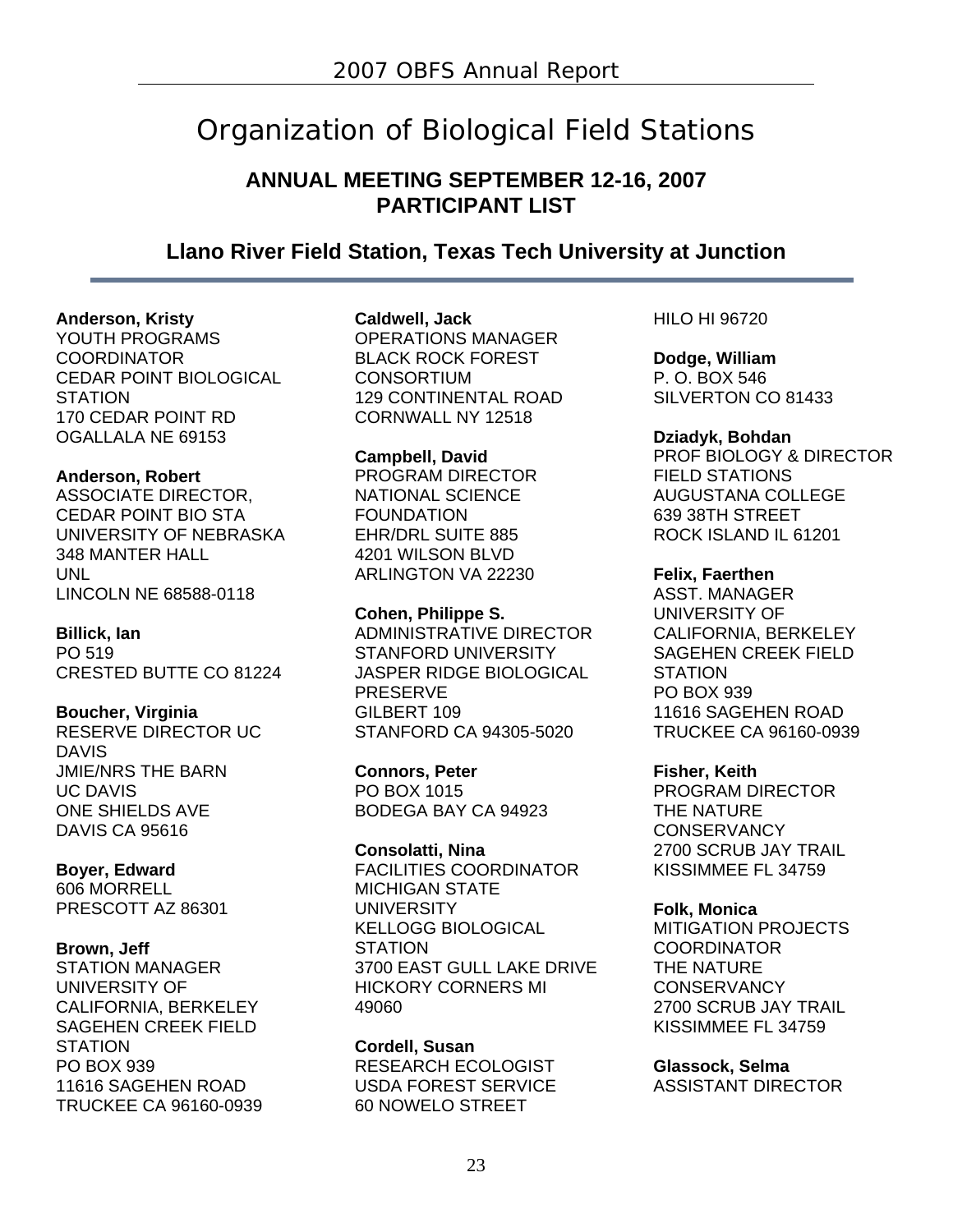# 2007 OBFS Annual Report

ROB AND BESSIE WELDER WILDLIFE FOUNDATION P.O. BOX 1400 SINTON TX 78387-1400 Work: (715) 345-6316

# **Hayes, Tom**

N10101 SUNNY POINT RD TOMAHAWK WI 54487

# **Hodder, Janet**

OREGON INSTITUTE OF MARINE BIOLOGY PO BOX 5389 CHARLESTON OR 97420

# **Hufty, Mary**

257 MAPACHE DRIVE PORTOLA VALLEY CA 94028

# **Jewett, Eliza**

345 FOREST AVE. #307 PALO ALTO CA 94301 Work: (915) 747-6984

# **Johnson, Jerry**

3147 WHEELING AVE EL PASO TX 79930

# **Kim, John**

5931 CARNEGIE ST SAN DIEGO CA 92122

# **Kloeppel, Brian**

COWEETA LTER SITE DIRECTOR COWEETA LTER PROGRAM COWEETA HYDROLOGIC LABORATORY 3160 COWEETA LAB ROAD OTTO NC 28763

# **Laughrin, Lyndal**

DIRECTOR SANTA CRUZ ISLAND RESERVE UC NATURAL RESERVE **SYSTEM** MARINE SCIENCE BUILDING, #2312 UNIVERSITY OF CALIFORNIA SANTA BARBARA CA 93106- 6150

**McCartney, Peter**  8118 LANGBROOK RD SPRINGFIELD VA 22152

**McClearn, Deedra**  PO BOX 598 646 MATILDA AVENUE LEMONT PA 16851

**McGlinn, Daniel**  BOTANY DEPARTMENT 117 LIFE SCIENCES EAST BOTANY DEPARTMENT OKLAHOMA STATE **UNIVERSITY** STILLWATER OK 74078

# **McKee, Arthur**

RES PROF FLATHEAD LAKE BIOLOGICAL STATION 32125 BIO STATION LANE POLSON MT 59860

**Michener, William**  3501 MATEO PRADO NW ALBUQUERQUE NM 87107

**Mock, Janice**  DIRECTOR OF OPERATIONS & ANIMAL PROGRAMS J.H. BARROW FIELD **STATION** HIRAM COLLEGE PO BOX 67 HIRAM OH 44234

**Muth, Allan**  DIRECTOR UC DEEP CANYON DESERT RESEARCH CENTER P.O. BOX 1738 PALM DESERT CA 92261

**Nagy, Eric**  ASSOCIATE DIRECTOR MOUNTAIN LAKE BIOLOGICAL STATION UNIVERSITY OF VIRGINIA MOUNTAIN LAKE BIOLOGICAL STATION PO. BOX 400327 CHARLOTTESVILLE VA 22904-4327

### **Nakayama, Violet**

COORDINATOR, NATURAL RESERVE SYSTEM UNIVERSITY OF CALIFORNIA 1111 FRANKLIN STREET OAKLAND CA 94607

### **O'Connell, Kari**

DIRECTOR, ANDREWS EXPERIMENTAL FOREST OREGON STATE UNIVERSITY PO BOX 300 BLUE RIVER OR 97413

# **Oktay, Sarah**

DIRECTOR UMASS BOSTON NANTUCKET FIELD STATION 180 POLPIS RD NANTUCKET MA 02554

# **Rivera-Marchand, Bert**

INTER AMERICAN UNIVERSITY 500 JOHN WILL HARRIS RD. BAYAMÃ!N PR 00957

# **Savino, Jeffrey**

5714 DENNISON TOLEDO OH 43615

# **Schuster, William**

EXECUTIVE DIRECTOR BLACK ROCK FOREST CONSORTIUM 129 CONTINENTAL ROAD CORNWALL NY 12518

# **Skog, Judith**

DEPUTY DIVISION DIRECTOR NATIONAL SCIENCE FOUNDATION ROOM 615 4201 WILSON BLVD. ARLINGTON VA 22230

# **Slavik, Karie**

ASSOCIATE DIRECTOR UNIVERSITY OF MICHIGAN BIOLOGICAL STATION 9133 E. STATE STREET